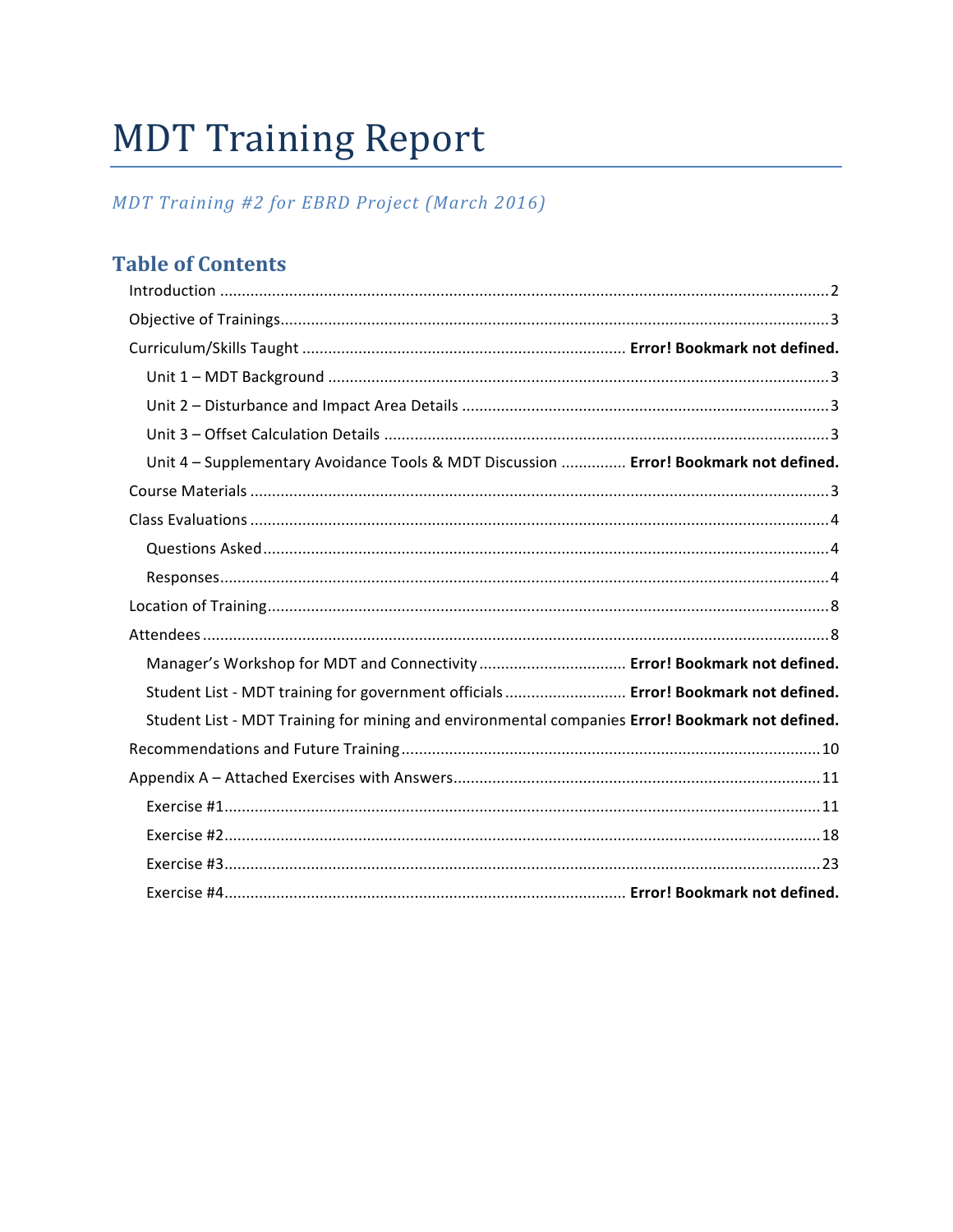## **Introduction**

Within Mongolia, companies whose business practices impact the land and alter the natural state of the environment are required by law to offset those impacts. Companies may work directly with Ministry of Environment to create an extensive and detailed offset plan or they can follow Section 3.3.6 of the Mongolian Offset Regulation (MOR) to fulfil offset requirements through compensation. Following this section, companies calculate required offset measures in three main steps: 1) Identify the area that is likely to be affected by the proposed project (i.e. map the development footprint and its direct supporting infrastructures, delineate an impact area, and determine the magnitude of these impacts); 2) Use this impact area to calculate the total offset units necessary to meet the offset regulation; and 3) Calculate total yearly offset compensation value. For each step, the MOR defines methods for calculating and fulfilling these requirements. In order to follow these steps, it is however necessary to be well versed in using GIS and fully understand all data used in the analysis. Without this knowledge, the regulation can be difficult to implement leading to inconsistencies in those trying to follow the law.

To meet this implementation gap, The Nature Conservancy (TNC) in partnership with the Mongolia Ministry of Environment and Green Development (MEGD) produced a series of documents and GIS tools to provide companies with the ability to easily and efficiently determine their offset compensation requirements. Overall this effort produced the Mitigation Design Tool (MDT) which is now available as a desktop, ArcGIS application (MDT-Desktop) and as an open-source, internet application (MDT-Web). The MDT-Desktop is a toolbox with a collection of customized tools supporting the MOR. It has four main toolsets; Land Disturbance and Impact Tools, Offset Tools, Supplementary Avoidance Tools, and Update Tools. The Land Disturbance and Impact Tools assist users in following standards set for creating LDs such as projection and attribution and then allow for using these LDs to create a project impact dataset. The *Offset Tools* use the project impact dataset to derive an offset cost report and identify potential offset locations. The *Supplementary Avoidance Tools* allow users to relatively compare potential offset costs for either leases and or planned land disturbances. By providing these tools, users can look at ways to potentially limit their offset costs while also avoiding important landscapes and habitat within Mongolia. Finally the *Update Tools* help users stay current with the application database without having to reinstall the MDT application.

The web-based mitigation tool allows users via the Internet to produce data and reports necessary to comply fully with the MOR. Users will be required to create input data (i.e. land disturbances) and upload these data in a shapefile format. This document describes how to accomplish this task using QGIS however any available mapping or design software can be used which allows for data to be exported in a shapefile format. The input data are processed by a remote TNC server with the web application emailing users a zipped file containing a raster dataset representing the project impact area, an html file containing the MDT offset report, and all supporting shapefiles (i.e. offset site selections and input land disturbances). None of the data uploaded by the users is saved to the server except temporarily during the processing of data. A full description of the MDT-Web and how to use it is available in the MDT-Web Help documentation. Both applications and their respective documentation can be found at the Mongolia Mitigation Design Tool Web Portal.

This endeavour was part of a larger effort of building capacity within MEGD to support landscape-level conservation in the southern Gobi and was directly financed by the European Bank for Reconstruction and Development (EBRD) Shareholders Special Funds. Specifically TNC assisted MEGD and other stakeholders in the identification, review, assessment, implementation, and monitoring of mitigation and other conservation measures. Four main tasks were identified within this project: 1) conduct an analysis of habitat connectivity of Asiatic Wild Ass (Equus hemionus, or khulan) in the Eastern Gobi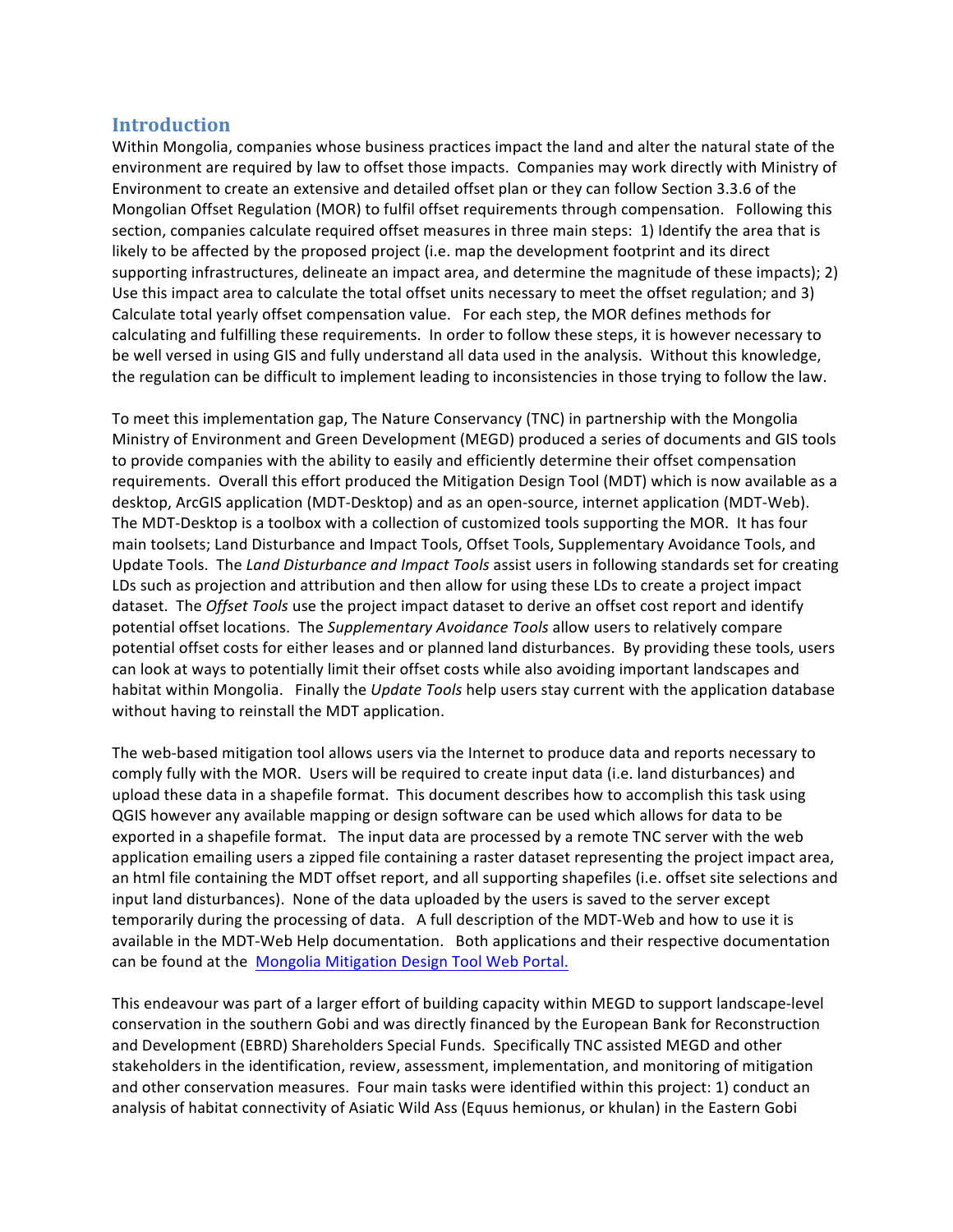Desert region; 2) create the mitigation design tool (MDT); 3) assess alternatives and logistical constraints of regional traffic; and 4) provide training for a) performing habitat connectivity analyses, b) using MDT, and c) assessing regional soil conditions in the mineralized zones of the Gobi Desert.

This report focus on the training provided during the week of March  $28<sup>th</sup>$ , 2016 specific to understanding and using the MDT-Desktop. Two different groups of people attended the trainings (see Attendees section of this report): federal and provincial government employees (i.e. MEGD & Aimag Enviornmental Agencies responsible for EIA law in Aimag), and private mining and environmental companies required to comply with the offset regulation. This required one-day classroom trainings occurring on two separate days for government employees (March 30<sup>th</sup>) and private employees (March  $29^{th}$ ).

# **Objective of Trainings**

For the one-day trainings, we had one overall objective of providing users with the knowledge and expertise to be able to use both the MDT-Desktop and MDT-Web. We accomplished this by providing one lecture, two demonstrations, and three exercises. All of the exercise required students to either use MDT-Desktop tool directly within ArcGIS or use QGIS to prepare and upload data to the MDT-Web. All exercises were also translated to Mongolia prior to the trainings.

### Unit 1 - MDT Background

- Lecture Background on MDT
- $\bullet$  Exercise None

#### Unit 2 - MDT-Desktop

- Demonstration Demonstrated how to apply the MDT-Desktop.
- Exercises Students used ArcGIS and the MDT-Desktop toolbox to calculate offset requirements and go through modifying a fake mine plan to address avoidance areas.

#### Unit 3 – MDT-Web

- Demonstration Demonstrated how to use the MDT-Web application.
- Exercise Students used QGIS and MDT-Web to calculate offset requirements and identify avoidance areas.

## **Course Materials**

All students received a USB drive with documents, data, tools, exercises and presentations. Presentations and exercises were provided in both English and Mongolian. This allowed for students to share all information with others and have the ability to perform the exercises at later dates. The USB had four main directories named Documents, Exercises, MDT\_Mongolia, and Presentations. The Documents directory contained all documents currently created for this effort, both in English and Mongolian. The Exercises directory had a series of MXD files associated with each exercises, data used in the exercise and all the solutions to the exercises. The exercises without solutions and translated were handed out as paper copies to each of the students to make it easier for them to do the training. The MDT Mongolia directory was the folder containing the MDT-Desktop which was used in the first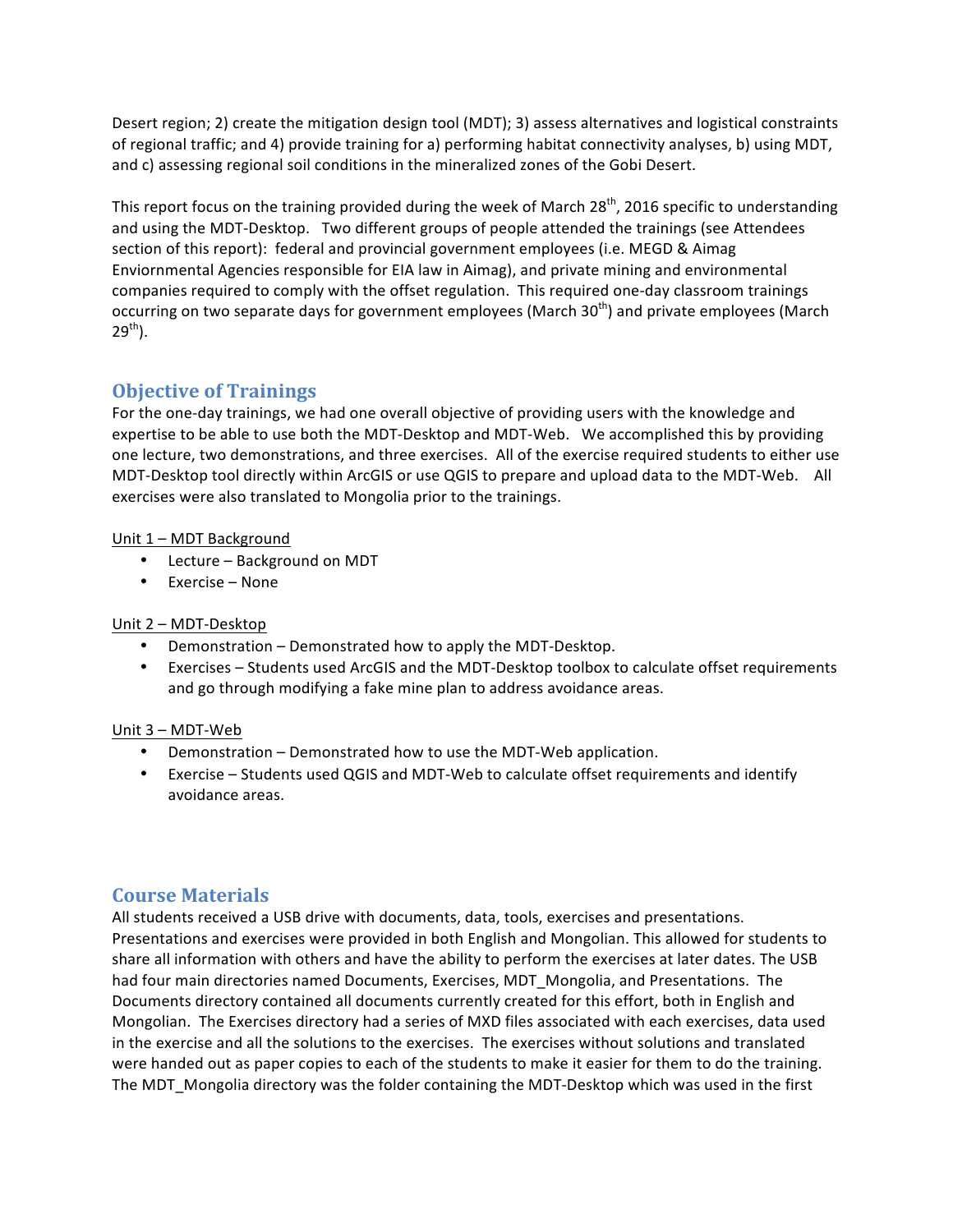two exercises. This directory also contained help documentation for the tool both in English and Mongolian. The Presentations directory had all the presentations used for the lecture.

## **Class Evaluations**

All those attending the one-day trainings were asked a series of questions at the end of the training to gain feedback and evaluate our performance.

#### **Questions Asked**

- 1) What was most important with the training?
- 2) What was least important with the training?
- 3) What would you remove from the training?
- 4) Were the exercises helpful and why?
- 5) Are there items you would change with the exercises?
- 6) Do you feel you can now successfully calculate a yearly offset cost as defined by the Mongolia Offset Regulation?
- 7) If you answered no to question  $6$ , please explain why?
- 8) From 1 (lowest) to 10 (highest) please rank the value of the training?
- 9) Have you heard the MDT before?
- 10) Will you use this tool further?

#### **Responses**

#### **MDT Training March31-April1, 2016 ----- Company Feedback**

#### **1)** What was most important with the training?

- Exercises were important.-2
- Definition of Impact area
- Theory and practice. -2
- Training was helpful and GIS method for offset analysis and MDT were very important-2
- Working with the tool and data support.
- Exercises
- Calculation, practice work, data support including tools and useful documents.
- MDT web version -2
- I learned how to identify offset areas and cost report using disturbance data.
- MDT tool
- All things were useful.
- Tutorial and demo.

#### 2) What was least important with the training?

- $n/a 14$
- First introduction
- Other questions not related training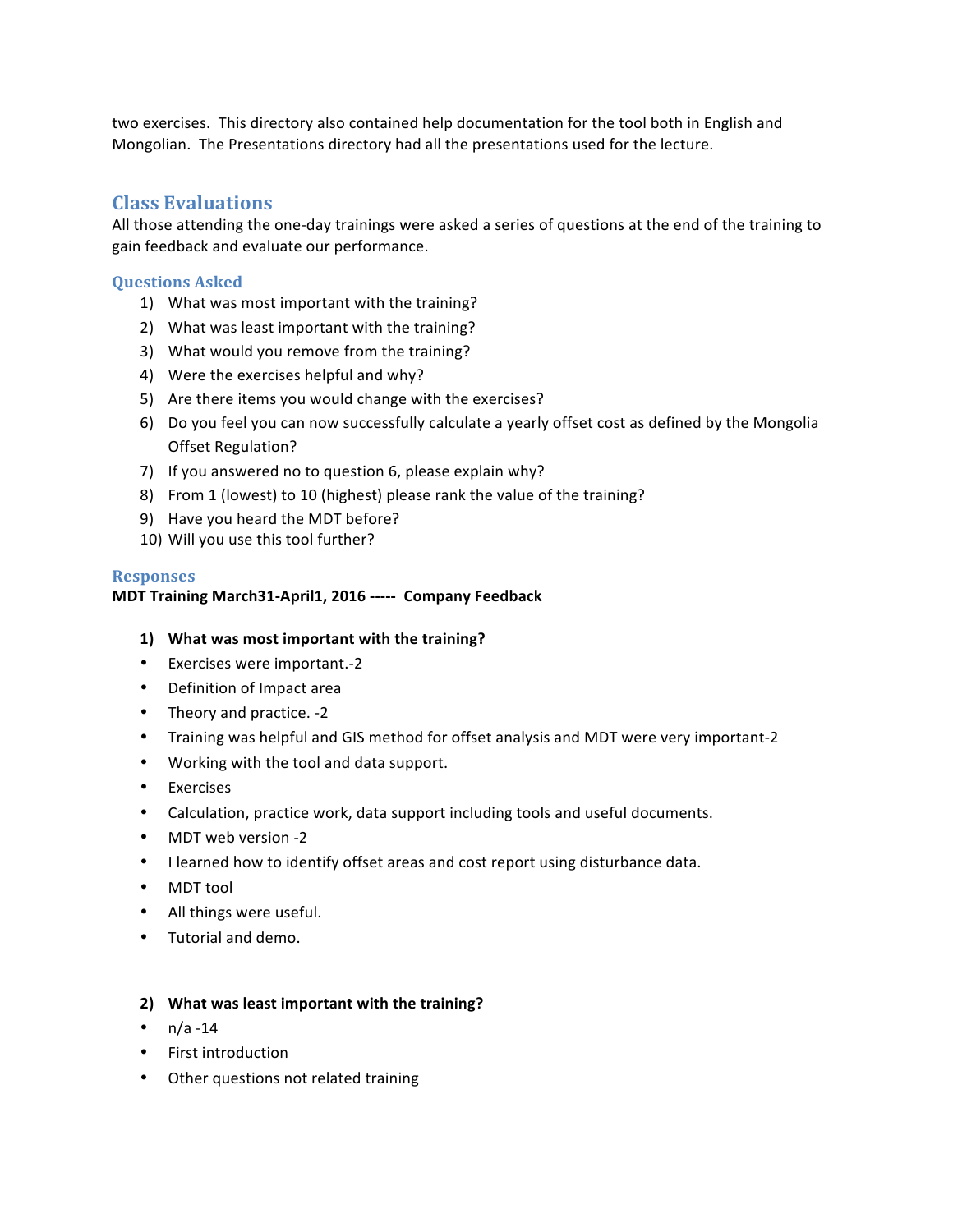### **3)** What would you remove from the training?

- $n/a 16$
- Need to improve the training and include more officers and participants.
- Reduce lecture time

#### 4) Were the exercises helpful and why?

- Because I work at the EIA company
- Yes, it was helpful because I can work according to the practice next time.
- Yes-5
- Exercises and examples were important.
- Very helpful. I will use this tool with project assessment.
- Helpful. When I used this tool before at my office I had many questions but now I got answers by attending this training.
- I did exercises more careful because all exercises were having questions. I tried to understand more based on these Q/A.
- It was easy to understand.-2
- Very helpful. Now I can work by myself further.-2
- It was helpful because I did exercises.
- Now, this tool seems to me easier.

#### **5)** Are there items you would change with the exercises?

- $N/a 12$
- It is better If exercises were managed from the main PC.
- All students can practice with the tool using different projects and then ask and compare their problems.
- Need to clarify main data (ecological factors).
- I think it was helpful if we used different data from different locations.
- Maybe.
- **6)** Do you feel you can now successfully calculate a yearly offset cost as defined by the Mongolia **Offset Regulation?**
- I can if I use help documents.
- I can if any errors would not occur.
- Yes, I can-11
- I can after practicing many times.-2
- 7) If you answered no to question 6, please explain why?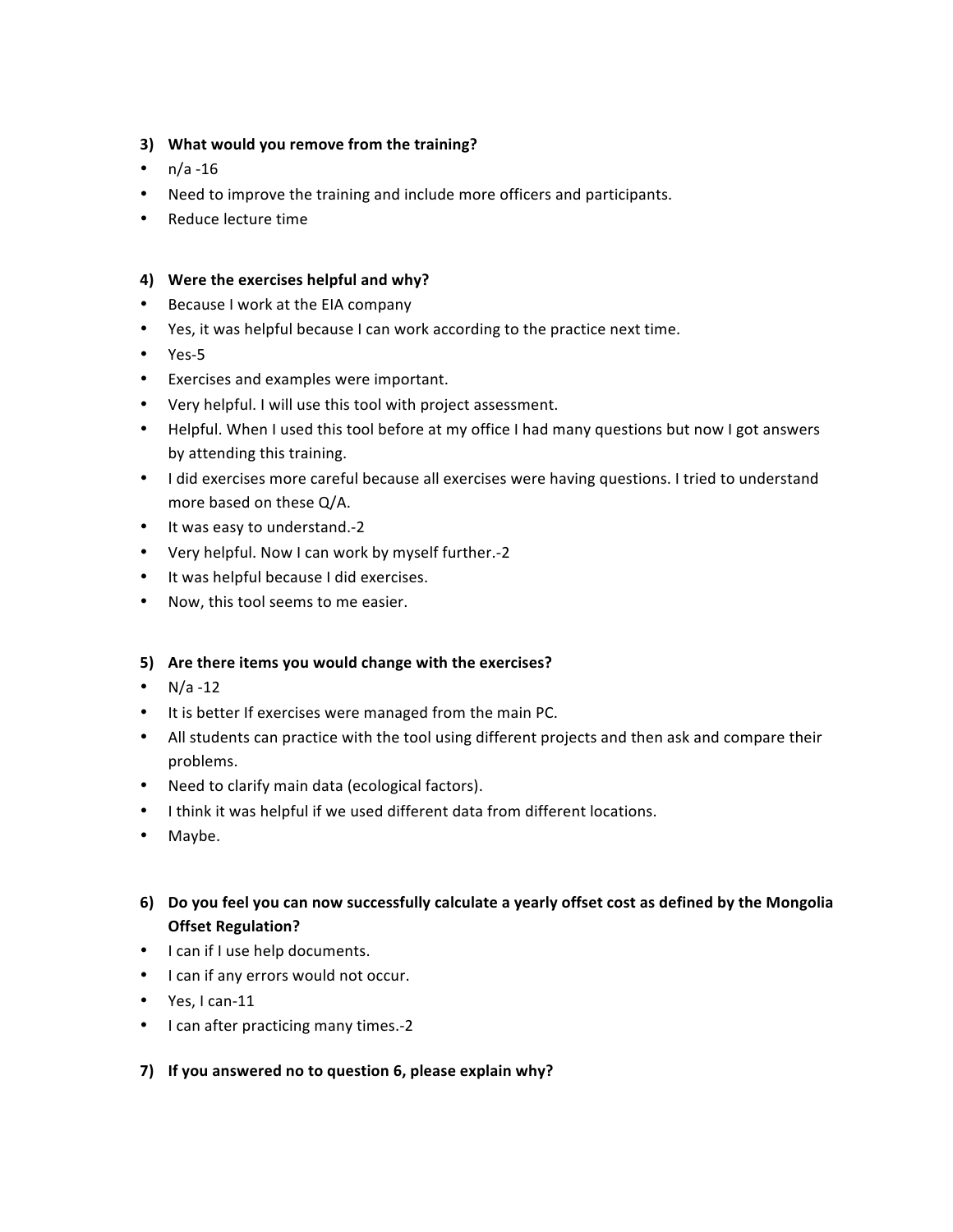#### 8) From 1 (lowest) to 10 (highest) please rank the value of the training?

**1 2 3 4 5 6 7**-2 **8**-4 **9**-2 **10**-9

### **9)** Have you heard the MDT before?

- $\bullet$  No 7
- I have known because participated previous training -2
- I have heard but did not use with GIS software.
- Yes

### 10) Will you use this tool further?

- Yes  $-1$  (mining company)
- Yes-11 (EIA companies)

### **MDT Training March31-April1, 2016 ----- Feedback from Aimags and MEGD**

- 1) What was most important with the training?
- Practice to use MDT. 4
- A chance to learn MDT for EIA officers who is responsible for receiving offset report.
- Got understanding about MDT with the help docs.
- Automatic calculation.
- Identifying of potential offset areas, mitigation design, rehabilitation.
- Monitoring of offset procedures of companies using MDT
- Offset procedure and MDT.
- It was important that MDT web is created to calculate impact area.
- Training was very efficient.
- Offset procedure including cost report and offset location using modern software.
- This training is important for EIA. Thank you very much. Success!
- Practice and exercises with MDT versions.

#### 2) What was least important with the training?

- $n/a 15$
- Training was hard to understand.

#### **3)** What would you remove from the training?

- $n/a 15$
- law implementation related mitigation.
- The presentation that provided during previous training.

#### 4) Were the exercises helpful and why?

• Yes, it was useful - 5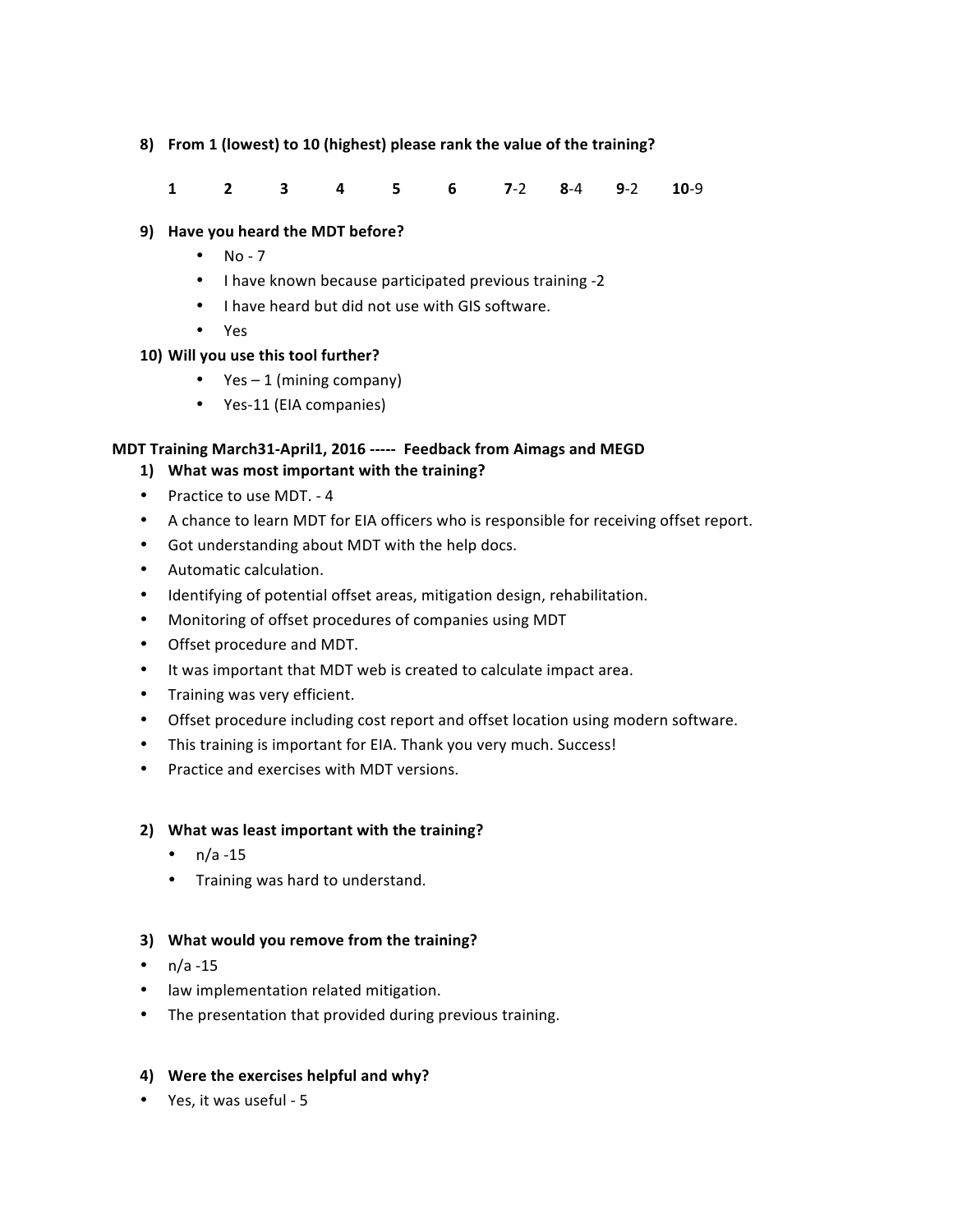- Very helpful. I will use this tool for my everyday work. -4
- It was easy to learn because of exercise work with real cases.
- It was helpful but I am late.
- It was helpful because we worked with the tool.
- I asked some unclear things and got an answer.
- Exercises were helpful and we asked questions directly.

#### **5)** Are there items you would change with the exercises?

- Need to reduce data.
- $n/a 11$
- Need to extend exercise time.
- If it was including local protected areas it would be more useful. If the government confirm some offset procedures we will follow. For example: offset unit 5 \$.
- This tool and procedure documents must include offset implementation method of EIA report. Need to make a plan. If disturbance of exercise data was overlapped with restricted areas, it would be more helpful.
- Need to improve more.
- **6)** Do you feel you can now successfully calculate a yearly offset cost as defined by the Mongolia **Offset Regulation?**
- I can use it after doing exercises well. -2
- Yes, I can.-9
- If I use help documents I can.
- Confusing.
- Need more practice.

#### 7) If you answered no to question 6, please explain why?

- 8) From 1 (lowest) to 10 (highest) please rank the value of the training?
	- **1 2 3-**1 **4 5-**1 **6 7 8-**2 **9-**5 **10-**6
- **9)** Have you heard the MDT before?
	- $\bullet$  No-5
- 10) Will you use this tool further?
	- $Yes 5$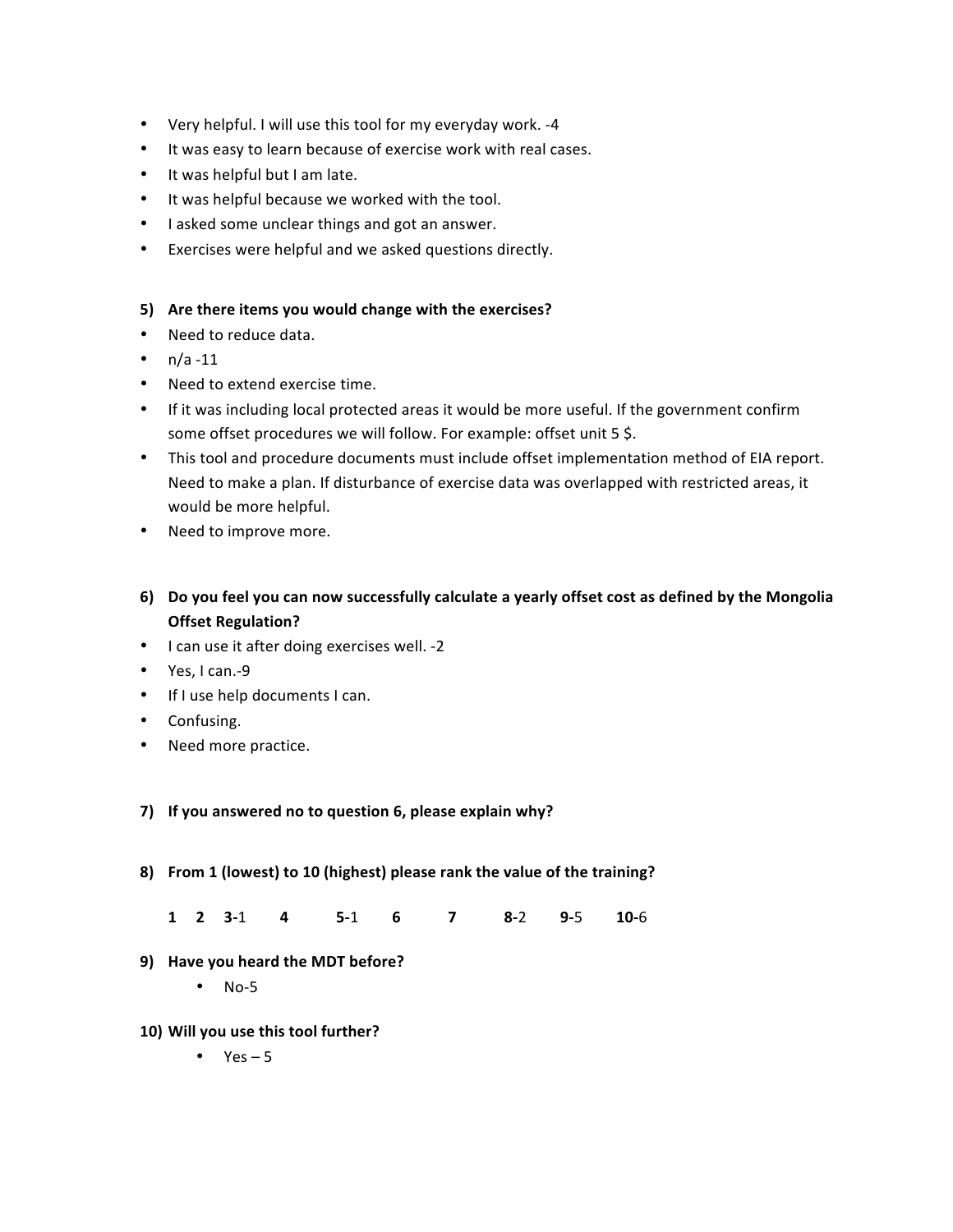# **Location of Training**

One-day trainings: National University of Mongolia, GIS Lab – Dr. Bolorchuluun

# **Attendees**

Participants: EIA and Mining companies

Total 22 people

| <b>No</b>      | <b>Name</b>  | <b>Title</b>          | Company                     | Phone    | <b>Mail address</b>           |
|----------------|--------------|-----------------------|-----------------------------|----------|-------------------------------|
|                |              |                       | <b>EIA companies</b>        |          |                               |
| 1              | Narangarav   | Environmental officer | <b>EHSM XXK</b>             | 99937188 | ehsmmongolia@gmail.com        |
| $\overline{2}$ | Turmunkh     | GIS officer           | <b>TECOL XXK</b>            | 95229000 | tecol_77@yahoo.com            |
| 3              | Delgermaa    | Environmental officer | Ekh Mongoliin Baigali LLC   | 95343439 | deegii emb@yahoo.com          |
| 4              | Davaasuren   | Environmental officer | <b>EACC XXK</b>             | 99138170 | davaasuren.eacc@gmail.com     |
| 5              | Altansukh    | Lecturer and director | Eco Tushig Khugjil LLC      | 91993096 | altansukh22@yahoo.com         |
| 6              | Zayatogtokh  | Environmental officer | <b>MECS XXK</b>             | 98113163 | mecszb.company@gmail.com      |
| 7              | Chintuul     | Environmental officer | Gazar chandmani LLC         | 99983397 | chintuul_lff@yahoo.com        |
| 8              | Davaajargal  | Environmental officer | Mon Gazar Ecology LLC       | 86007706 | davkabold@yahoo.com           |
| 9              | Byambatseren | Environmental officer | Eco Serivice LLC            | 99076414 | byambatseren@gmail.com        |
| 10             | Ochmaa       | Executive director    | Oi Bus LLC                  | 99099961 |                               |
| 11             | Chimegbayar  | Environmental officer | Asian ecologic resource LLC | 99811720 | chimegbayar90@gmail.com       |
| 12             | Erdenebat    | Environmental officer | Underkhaan trade LLC        | 88076774 | erdenebat.batsaihan@gmail.com |
| 13             | Nyamsuren    | Environmental officer | Mon gazar ecology LLC       | 96565373 | nyamsuren.eco@gmail.com       |
| 14             | Uransaikhan  | Environmental officer | Eco Ton LLC                 | 99222100 |                               |
| 15             | Erdenebat    | Environmental officer | Eco Service LLC             | 86110016 | eba0504@yahoo.com             |
|                |              |                       | <b>Mining companies</b>     |          |                               |
| 16             | Anudari      | Environmental officer | Oyu Tolgoi LLC              | 99773647 | anudarig@ot.mn                |
| 17             | Iderkavkhlan | GIS officer           | <b>Energy Resource LLC</b>  | 88000455 | iderjavkhlan.s@mmc.mn         |
| 18             | Ichinnorov   | Environmental officer | MMC LLC                     | 99054015 | g chinee@yahoo.com            |
| 19             | Narangerel   | Environmental officer | Boroo gold LLC              | 99820788 | Narangerel.S@centerragold.mn  |
| 20             | Buyan-Ulzii  | Environmental officer | Numan Altai LLC             |          | buyanulzii@numan.mn           |
| 21             |              | Environmental officer | Mongoliin ecologiin         | 91918376 |                               |
|                | Enkhbold     |                       | nootsiin san LLC            |          | yavaadirlee@gmail.com         |
| 22             | Davaatseren  | GIS officer           | <b>MAK LLC</b>              | 99003531 | mdavaa@mak.mn                 |

## March 31, 2016

Participants: Aimag staff and MEGDT

|    | Total 27 people    |              |              |          |                    |
|----|--------------------|--------------|--------------|----------|--------------------|
| No | <b>Name</b>        | <b>Title</b> | Province     | Tel      | Mail               |
|    | <b>Tserenlkham</b> | EIA officer  | Arkhangai    | 98115529 |                    |
| 2  | Naranbaatar        | EIA officer  | Bayankhongor | 99048004 | naraa 83@yahoo.com |
| 3  | Mart               | EIA officer  | Bulgan       | 99443495 |                    |
| 4  | Jargaltsetseg      | EIA officer  | Gobi-Altai   | 99029980 |                    |
| 5  | Amkh-Amgalan       | EIA officer  | Gobisumber   | 89008524 | amgaa518@yahoo.com |
| 6  | Batmunkh           | EIA officer  | Darkhan-Uul  | 99407644 |                    |
|    | <b>Bolormaa</b>    | EIA officer  | Dornogobi    | 99043151 |                    |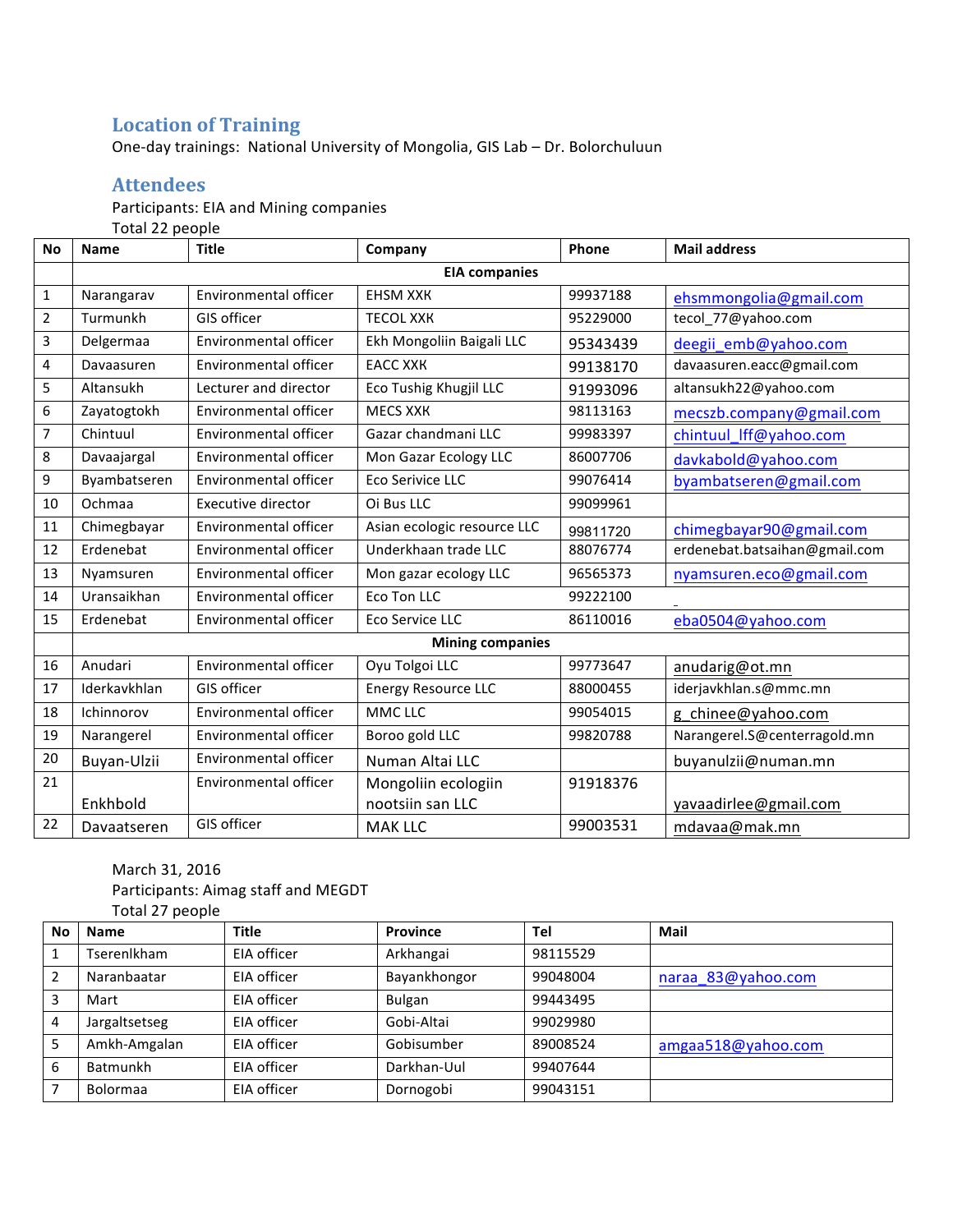| 8  | Erdenebayar    | EIA officer    | Dornod       | 88007804 |                            |
|----|----------------|----------------|--------------|----------|----------------------------|
| 9  | Ankhbayar      | EIA officer    | Dundgobi     | 88059031 | ankhaa0217kh@yahoo.com     |
| 10 | Enkhee         | EIA officer    | Zavkhan      | 91669229 | nh1006b@yahoo.com          |
| 11 | Odonchimeg     | EIA officer    | Orkhon       | 99024732 | odnoo_0527@yahoo.com       |
| 12 | Boldbaatar     | EIA officer    | Uverkhangai  | 99948990 | nt_boldoo@yahoo.com        |
| 13 | Orgilmaa       | EIA officer    | Umnugobi     | 99074877 | orgio_78@yahoo.com         |
| 14 | Nyamkhuu       | EIA officer    | Sukhbaatar   | 96899366 | nyamkhuusharkhuu@gmail.com |
| 15 | Oyun-Erdene    | EIA officer    | Selenge      | 99492050 |                            |
| 16 | Dash-Yachil    | EIA officer    | Tuv          | 88050200 |                            |
| 17 | Bilguun        | EIA officer    | <b>Uvs</b>   | 96449940 |                            |
| 18 | Ariundolgor    | EIA officer    | Khovd        | 99859438 | b_ariuka270@yahoo.com      |
| 19 | Unenbat        | EIA officer    | Khuvsgul     | 99411414 | khuvsgul_boa@ymail.com     |
| 20 | Munkh-Erdene   | EIA officer    | Khentii      | 96480704 | muugii_best@yahoo.com      |
| 21 | <b>Batsukh</b> | EIA officer    | small Gobi   | 88030903 | batsuh44@yahoo.com         |
| 22 | Batdorj        | EIA officer    | <b>TNC</b>   | 97185888 | batdorj72@yahoo.com        |
| 23 | Otgontugs      | GIS officer    | <b>MEGDT</b> | 99190844 | otgontugs@mne.gov.mn       |
| 24 | Erdenekhu      | GIS officer    | <b>MEGDT</b> | 99248887 | erdenekhuu_e@yahoo.com     |
| 25 | Javzandulam    | GIS officer    | <b>MEGDT</b> | 88020617 | b.jawzaa86@yahoo.com       |
| 26 | Ankhbayar      | GIS officer    | <b>MEGDT</b> | 266312   |                            |
| 27 | Buyannemekh    | Director of ET | Dornogobi    | 99084657 | g_nemehee@yahoo.com        |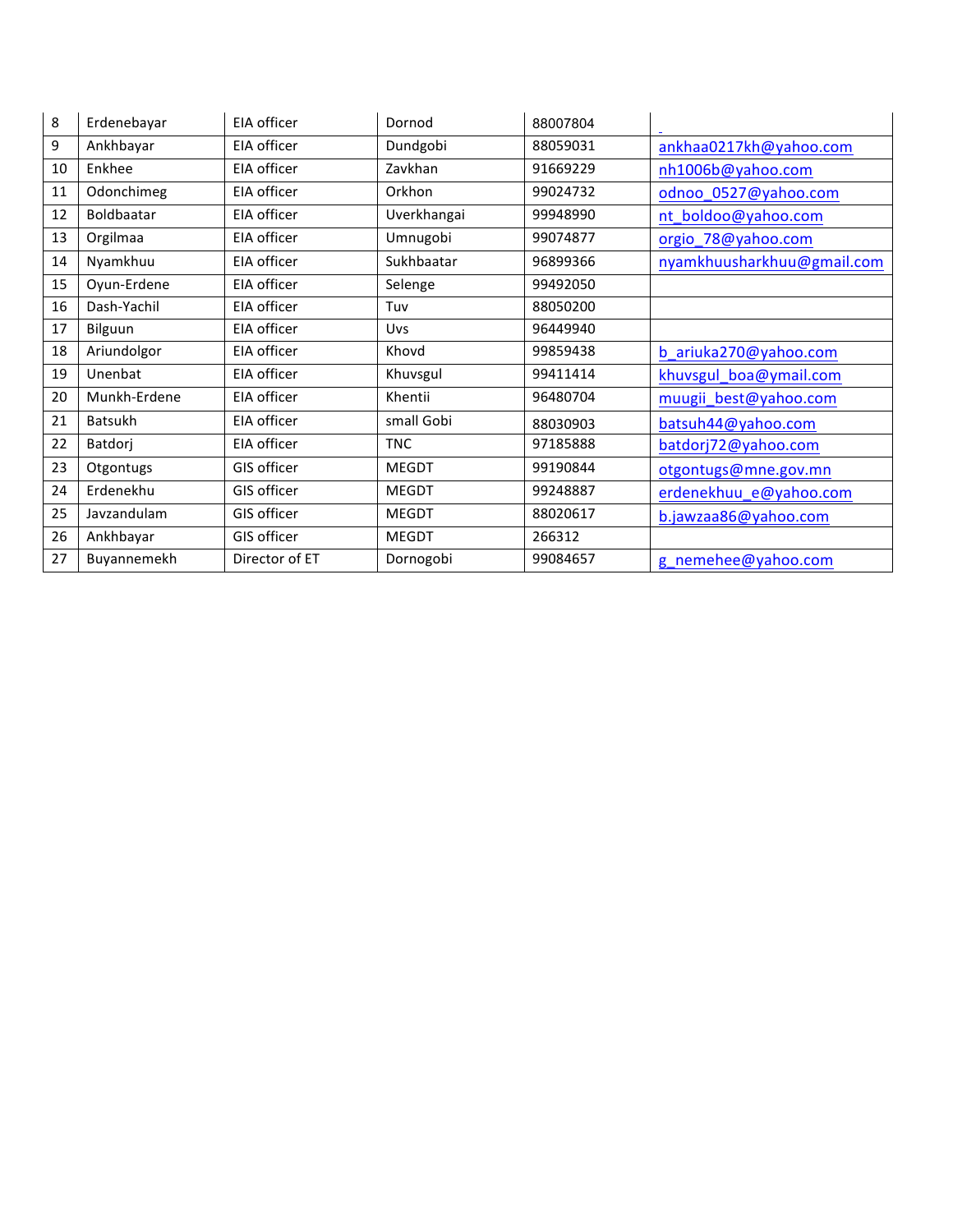## **Recommendations and Future Training**

Training with regards to the MDT will continue to be important as the MOR is implemented. After the EBRD project is completed however it will be important for MEGD to identify someone or some group such as TNC Mongolia responsible to continue to educate potential users. All teaching materials created for this effort are open to any to use with full rights to update, modify and adapt any of these training materials in the future. Additionally all training materials will be on-line allowing for users to learn how to apply the MDT on their own.

One item that became apparent when teaching the provincial EIA officers is there is a lack of skill and knowledge on how GIS can be used to help them do their jobs. This will lead to many of the Aimag officials not being able to fully interpret the output from the MDT. With the html report, they will have full understanding on the yearly offset compensation value however taking the next step on identifying what to do for offsetting and where may be difficult. Further work needs to be done with these folks to help them fully understand how to use output from the MDT in order to work with the companies and develop a fair and appropriate offset stipulations. Additionally further GIS training would be appropriate helping these folks understand how to better use available data for their jobs.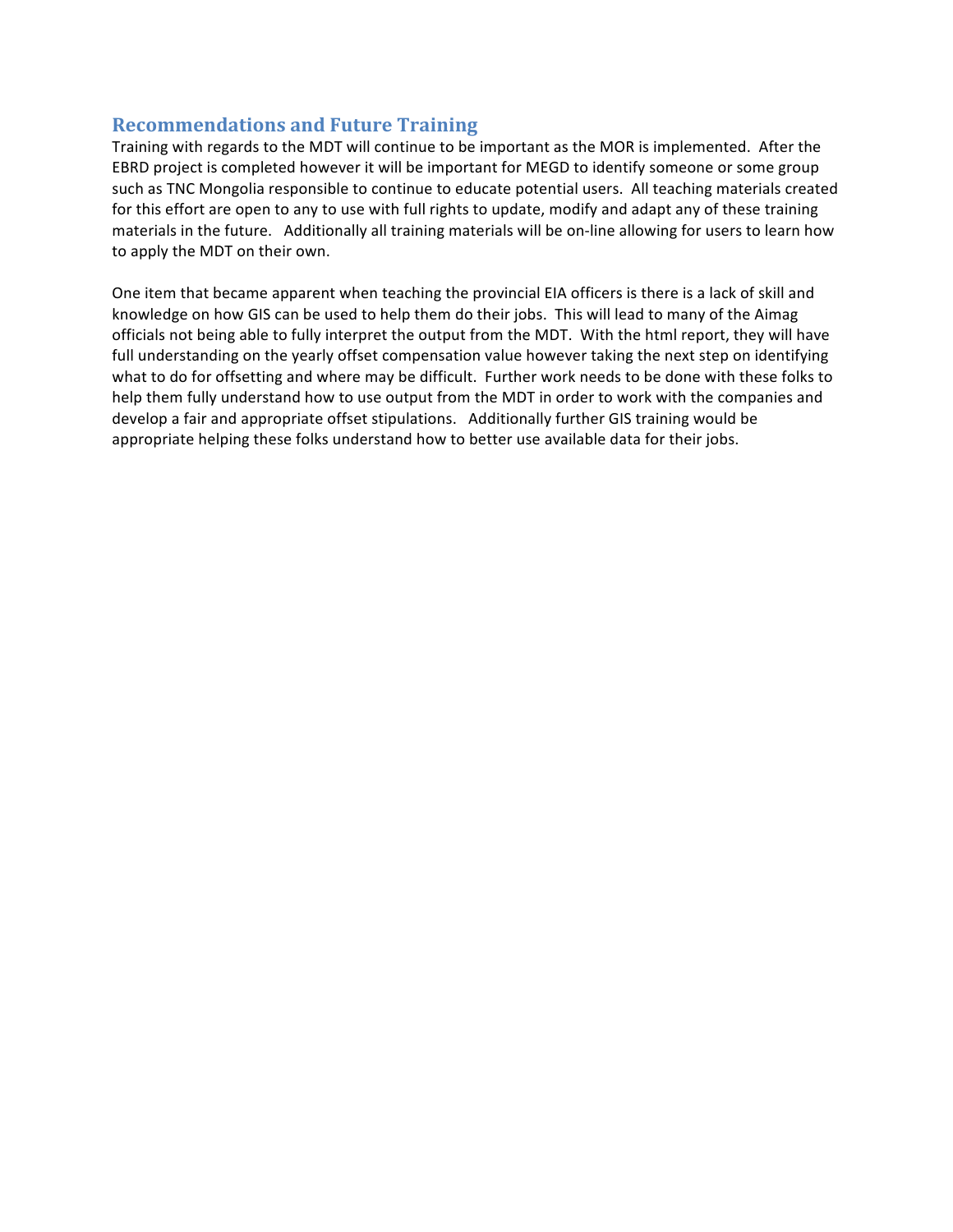# **Appendix A – Attached Exercises with Answers**

#### **Exercise** #1

#### *Exercise 1a – Setup of MDT and Training*

- $\Box$  Place external drive into USB port and make sure your computer can read the external drive.
- $\Box$  Open a new session of ArcMap use the Customize menu and select Extensions. Make sure there is a check in front of Spatial Analyst, if not check this box.
- $\Box$  Use the Catalog window to create a new folder connection to the MDT Training folder on your external drive.
- $\Box$  Expand the MDT\_Mongolia folder, how many toolboxes are within this directory? 2
- $\square$  Open the ArcToolbox window (e.g. click on Toolbox button  $\square$ ). Within this window, right click on the top item named ArcToolbox and select Add Toolbox. Select the folder you mapped above and open the MDT Mongolia folder. Select the MDT Toolbox (i.e. MDT.tbx) and click on the Open button.
- $\Box$  This should add the toolbox MDT to your list of toolboxes. Now again right click on the top item named ArcToolbox and select Save Settings>To Default. This adds the toolbox to future ArcMap sessions.
- $\Box$  Expand the MDT toolbox. How many toolsets are within this toolbox? 4
- $\Box$  Expand the Update Tools toolset and double click on the **Check for Application and Database** Updates tool. Place a check in front of *Access updates, if needed*. Click the OK button. Is your MDT database current? yes
- $\square$  Expand all the other toolsets within the MDT toolbox. Which toolset has the most tools? Land Disturbance and Impact Tools
- $\Box$  Using the Catalog window, create a new folder with the name MDT Output on a local drive having read/write permissions (e.g. C:\MDT\_Output). You will use this folder for all the data and files generated with the MDT tool.

#### *Exercise 1b – Identifying Offset Costs and Potential Locations.*

- $\square$  Using the current ArcMap session open EX1.mxd (i.e. File>Open menu) within the MDT\_Training/Exercises folder.
- $\Box$  You will see three layers; Land Disturbances-Linear, Land Disturbances-Area and Fake Mine Plan. The Fake Mine Plan is a plan which was never developed however it has been geo-referenced to simulate a potential mining plan within the Gobi region.
- □ Using the measure tool  $\frac{2\pi}{\pi}$ , what is the approximate area in KM<sup>2</sup> of this planned development? Answers will vary but roughly 5-7  $km<sup>2</sup>$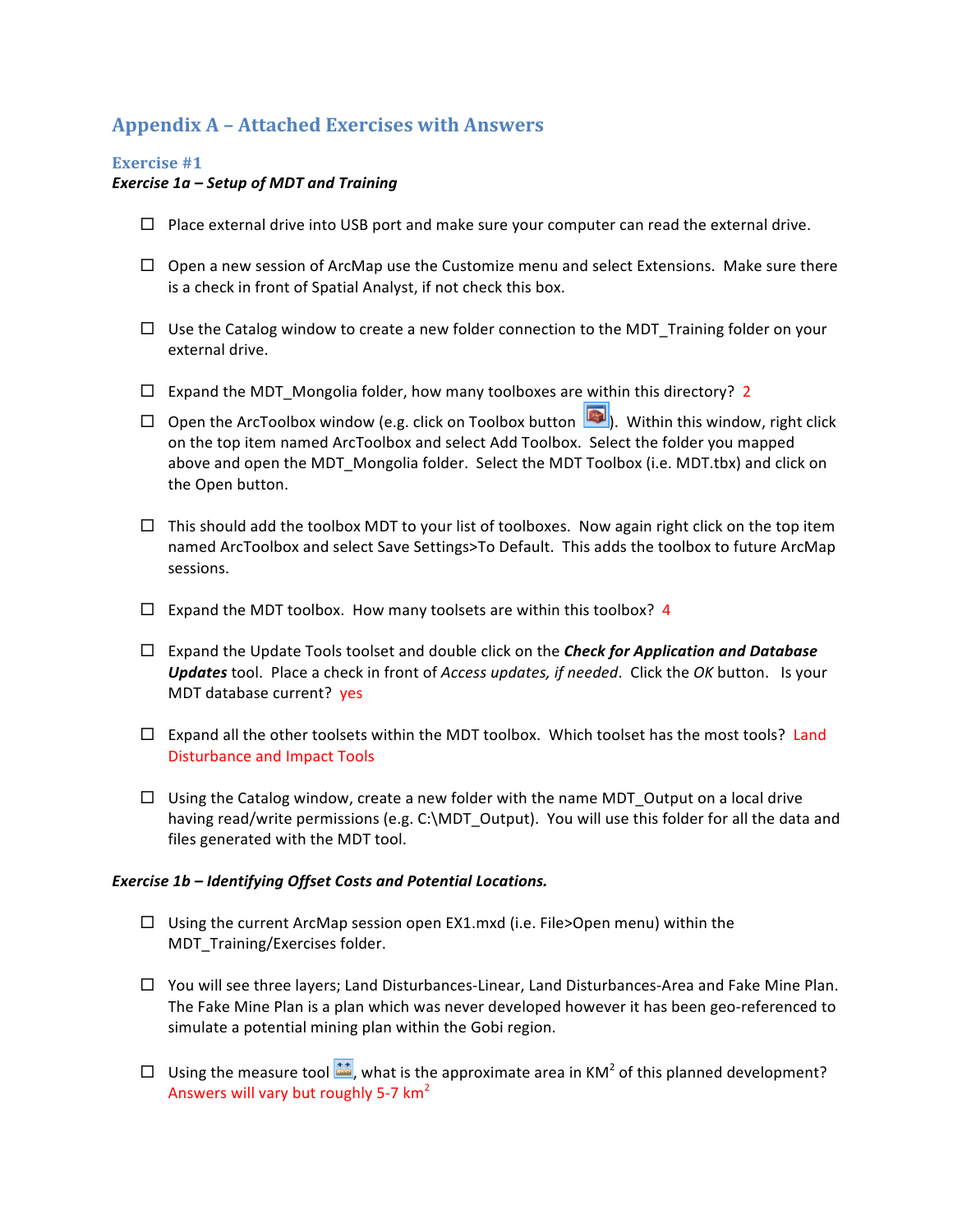- $\Box$  If you were going to digitize the land disturbances of this site plan with ArcMap, the first step would be to create land disturbances data using the **Step1a** – **Create Land Disturbance Data** tool. Open the ArcToolbox window and select the MDT toolbox and open this tool.
- $\Box$  Select your MDT\_Output folder for a project Folder Location and keep the default setting for the rest of the tool.

| ▭<br>Step 1a - Create Land Disturbance Data                                                                    | x |
|----------------------------------------------------------------------------------------------------------------|---|
| Project Folder Location<br>C: MDT Output                                                                       |   |
| Linear Land Disturbance Feature Class Name<br>LD Linear<br>Area Land Disturbance Feature Class Name<br>LD Area |   |
| V Display Cumulative Offset Factor and Development Restriction Layers                                          |   |
| Cancel<br>Show Help >><br>Environments<br>ОК                                                                   |   |

- $\Box$  Click the OK button.
- $\Box$  How many layers are added to ArcMap? 8
- $\Box$  Make visible all layers within the group layer Development Restriction Areas. Are there any mapped development restrictions in this area? No
- $\Box$  The Cumulative Offset Factor layer gives users the ability to see estimate ratios for offset requirements while creating your land disturbance layers. This allows user when presented with options to choose lower offset cost areas to develop. Place this layer below the Fake Mine Plan layer. Which land disturbance appears to have the potential for the highest offset cost? Overburden Piles in the south part of the planned development
- $\square$  Remove all Development Restriction Area layers and Cumulative Offset Factor layers from ArcMap.
- $\Box$  Using the Catalog window, navigate to the MDT\_Output folder, right click on mdt land disturbances.gdb and select the Properties menu. Click on the Domains tab in the Database Properties window. How many domains are associated with this file geodatabase? 2
- $\Box$  How many coded values are available for the MDT LD Area Domain? 19
- $\Box$  Close the Database Properties window and display the layer properties associated with the LD Area layer by right clicking on the layer name in the ArcMap Table of Contents and selecting the Properties menu. Click on the Fields tab within the Properties window and select the LD Code field by clicking on its name in the list of field names. What is the name of the Coded value domain associated with this field? MDT LD Area\_Domain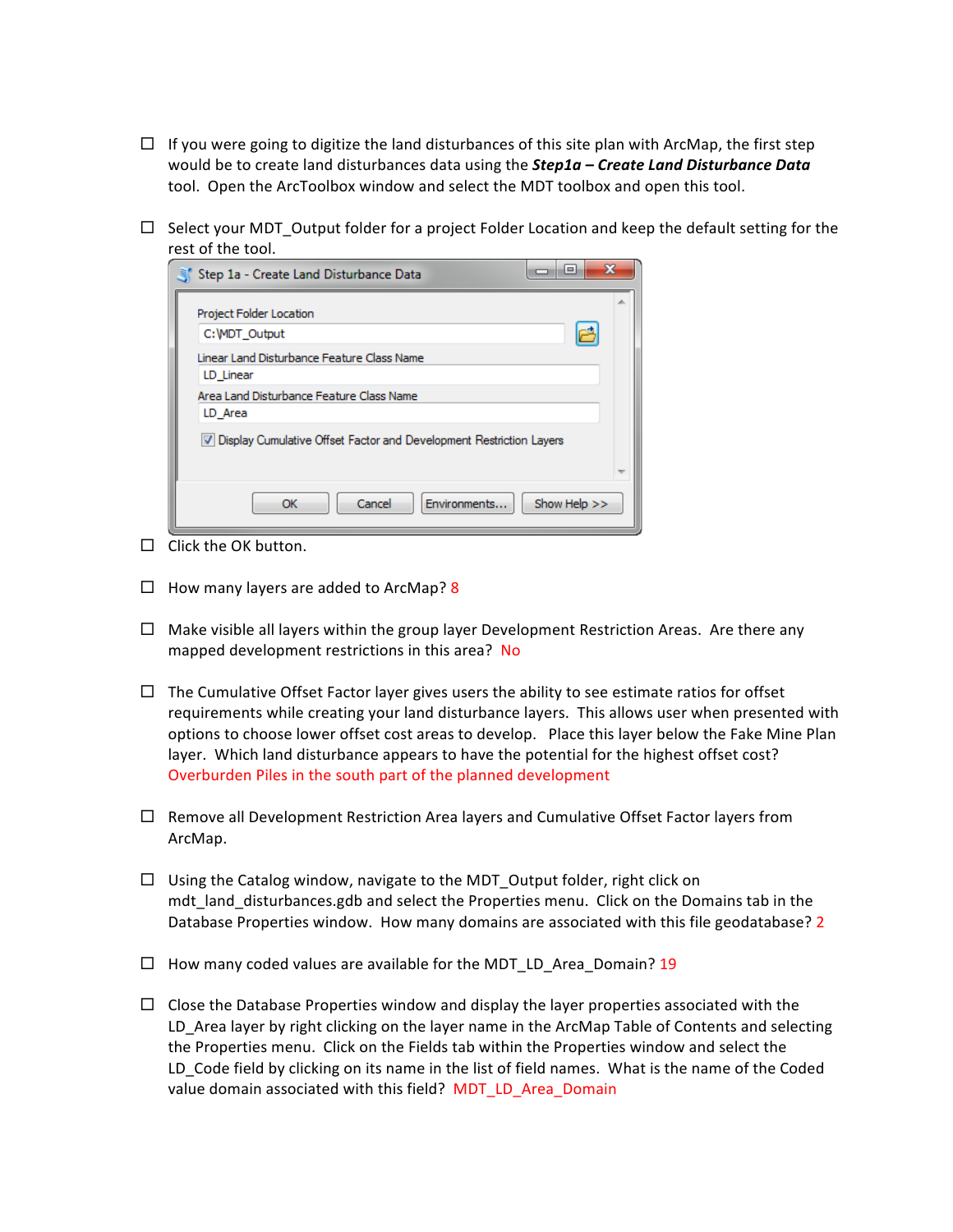- $\Box$  What field will therefor contain your land disturbance codes associated with the MDT? LD Code
- $\Box$  Now click on the Source tab within the Layer Properties window. What projection has been assigned to these data? UTM Zone 48 North using the WGS 1984 datum
- $\Box$  Remove the LD\_Linear and LD\_Area layers. Normally you would use these datasets to begin digitizing land disturbances however they have already been digitized for you and are named Land Disturbances – Linear and Land Disturbances – Area.
- $\Box$  Now to check these datasets which have already been digitized, we will run the *Step 1b Check* **Land Disturbance Data** tool. Open this tool within the MDT toolbox. Input the appropriate values within this dialog. It should look exactly like the dialog below.

| Step 1b - Check Land Disturbance Data                                        |  |
|------------------------------------------------------------------------------|--|
| Land Disturbances - Linear Features (optional)                               |  |
| Land Disturbances - Linear                                                   |  |
| Field Name for Land Disturbance Type - Linear Features (optional)<br>LD Code |  |
| Land Disturbances - Area Features (optional)                                 |  |
| Land Disturbances - Area                                                     |  |
| Field Name for Land Disturbance Type - Area Features (optional)<br>LD_Code   |  |
|                                                                              |  |
| Show Help >><br>OK<br>Cancel<br>Environments                                 |  |

- $\Box$  How many errors were found within Land Disturbances Linear layer? 3
- $\Box$  How many errors were found within Land Disturbances Area layer? 8
- $\Box$  Basically none of the attributes have been assigned. We will now fix these errors by attributing features which caused the errors. Make the Land Disturbances – Linear layer the only visible layer.
- $\Box$  Start a new edit session. This can be done by clicking on the Editor button  $\cdots$  which displays the Editor Toolbar. Then by clicking on the Editor menu and selecting the Start Editing menu, you will start an edit session.
- □ Add the Attributes editing window by clicking on the Attributes button  $\Box$  on the Editor Toolbar.
- $\square$  Now use the Editor Selection tool  $\square$  and select the main road running on the West and North side of the planned development. Within the LD\_Code field click on the dropdown menu and select Roads-Paved.
- $\Box$  Assume the other linear features are Roads Improved Dirt and code them following the same procedure as above.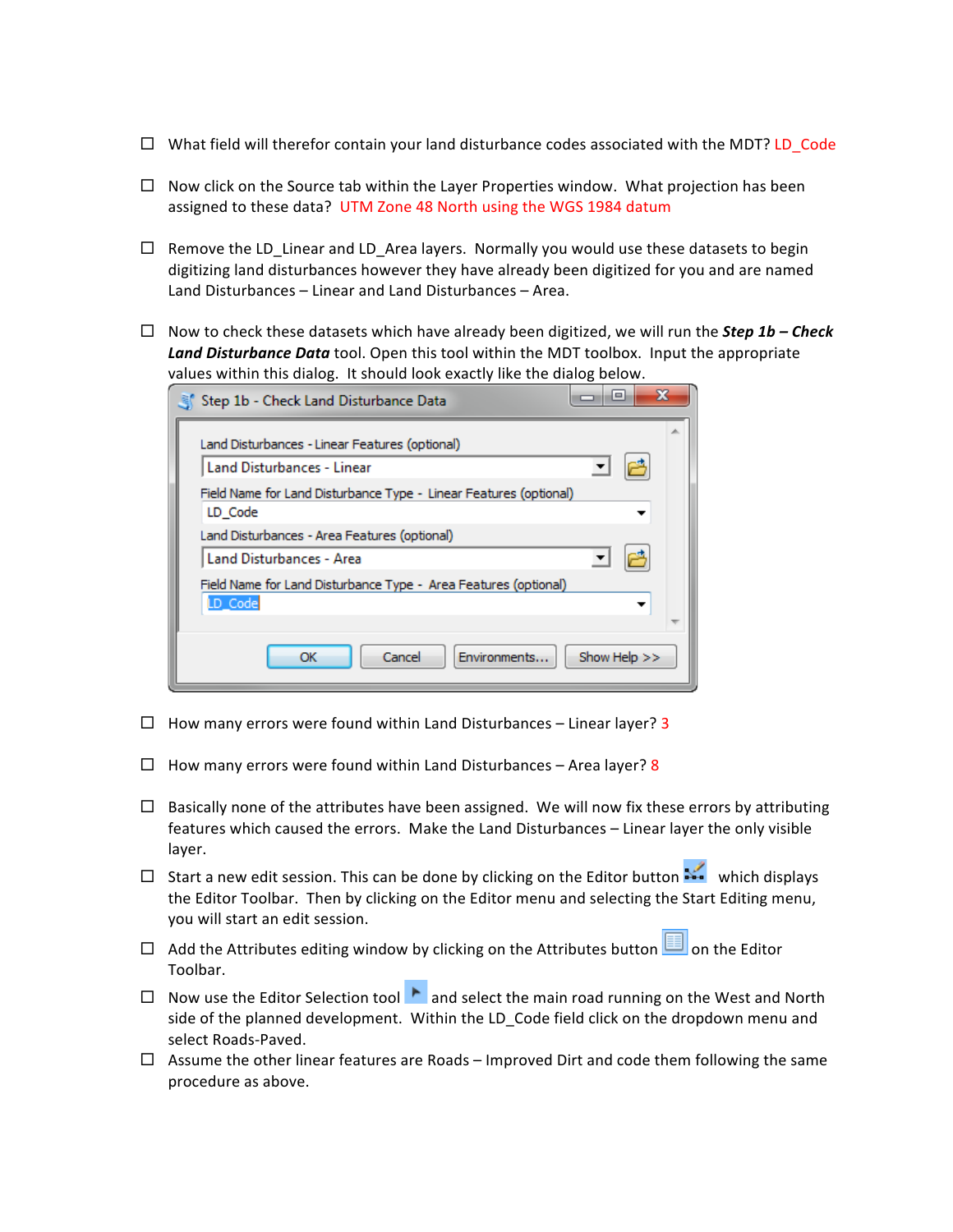- $\Box$  Save your edits by clicking on the Editor menu and selecting Save Edits. Clear all select features.
- $\Box$  Now make visible the Land Disturbances Area and Fake Mine Plan layers. Follow the same procedures but this time select polygons and assign the appropriate land disturbance codes to these area features. If the Fake Mine Plan map is difficult to read, use the following guide:

Light blue  $-$  mine pit Light brown - overburden piles Dark green  $-$  growth media piles  $Blue - heap$  leach pads Dark brown – processing facilities except for the one nearest the entrance which is an office facility

- $\Box$  Save your edits, clear all selected features, and stop your edit session by clicking on the Editor menu and selecting Stop Editing.
- $\Box$  Now display each layer setting the symbology of each to use LD\_Code field with a Unique Values categorization. Look at the screen capture below, your colors may be different but your ArcMap display should look similar with the layers overlapping all the land disturbances found in the georeferenced site plan. NOTE: Due to the Domain Codes associated with the LD Code attributes, ArcMap automatically adds a legend with all possible domain codes. You will need to remove from the symbology those disturbances which are not part of this planned



development.

 $\Box$  If you missed one start a new edit session and attribute the feature you missed and save your edits.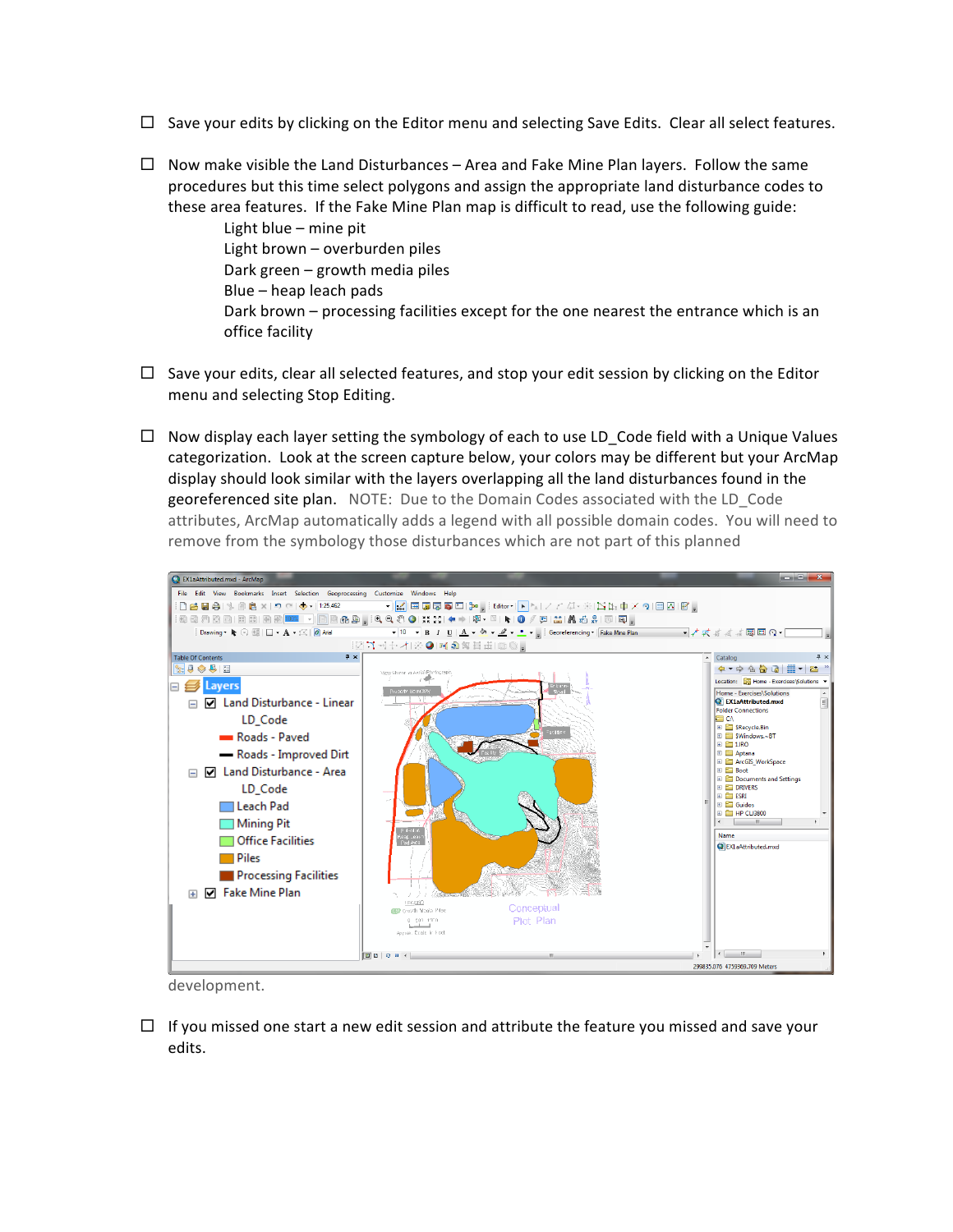$\Box$  Now to double check our work, we will run the **Step 1b – Check Land Disturbance Data** tool. Open this tool within the MDT toolbox. Input the appropriate values within this dialog. It should look exactly like the dialog below.

| $\qquad \qquad \blacksquare$<br>Step 1b - Check Land Disturbance Data        |  |
|------------------------------------------------------------------------------|--|
| Land Disturbances - Linear Features (optional)<br>Land Disturbances - Linear |  |
| Field Name for Land Disturbance Type - Linear Features (optional)<br>LD Code |  |
| Land Disturbances - Area Features (optional)<br>Land Disturbances - Area     |  |
| Field Name for Land Disturbance Type - Area Features (optional)<br>LD_Code   |  |
| Cancel<br>Show Help $>>$<br>Environments<br>ОК                               |  |

- $\Box$  You should have received a message saying: "There were no errors or warnings with your data. These data can be run successfully with the Step  $2$  – Calculate Project Impact tool."
- □ Open the *Step 2 Calculate Project Impact Area* tool within ArcToolbox>MDT>Land Disturbance and Impact Tools. Set the Land Disturbance - Linear layer as the Land Disturbances - Linear Features and select the LD Code field for the Field Name for Land Disturbance Type. Set the Area Features to the Land Disturbance - Area layer and select its LD Code field for the Field Name. Finally name the Project Impact Raster Dataset as Ex1ProjectImpact.img making sure to locate this output to your MDT\_Output folder. Your dialog should look the same as the one below. NOTE: Make sure none of the land disturbance features are selected before running the tool.

| Step 2 - Calculate Project Impact Area                                                                                                                                                                      | $\qquad \qquad \blacksquare$ |
|-------------------------------------------------------------------------------------------------------------------------------------------------------------------------------------------------------------|------------------------------|
| Land Disturbances - Linear Features (optional)<br>Land Disturbance - Linear<br>Field Name for Land Disturbance Type - Linear Features (optional)<br>LD_Code<br>Land Disturbances - Area Features (optional) | ▼<br>▼                       |
| Land Disturbance - Area<br>Field Name for Land Disturbance Type - Area Features (optional)<br>LD_Code                                                                                                       |                              |
| Ouptut - Project Impact Raster Dataset<br>C: WDT Output \Ex 1ProjectImpact.imq                                                                                                                              | r                            |
| Environments<br>OK<br>Cancel                                                                                                                                                                                | Show Help >>                 |

 $\Box$  Click the OK button. Hint: This took my computer approximately 3 minutes so grab a short break while this is running.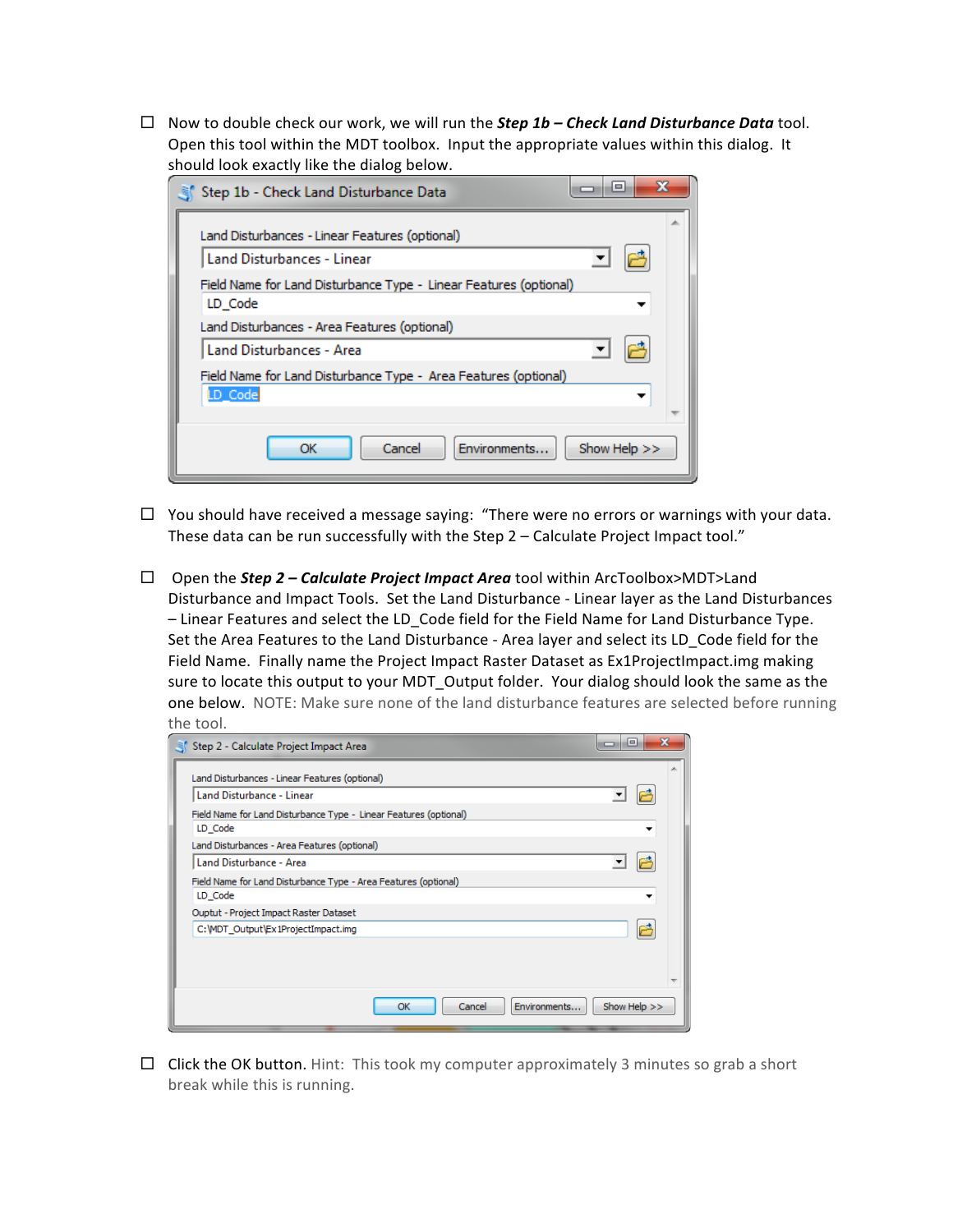- $\Box$  Examine the output impact raster, Ex1ProjectImpact.img and answer the following questions:
	- $\circ$  What is the resolution of the dataset (Hint: use the source tab within the layer properties dialog)?  $10 \text{ m}$
	- $\circ$  Which impact area covers the largest area (Hint: open attribute table and select the impact with highest cell count)? 30-High Impact
	- $\circ$  How many sq meters does the high impact category cover (Hint: resolution  $*$  resolution  $*$  cell count)? 5,661,100m<sup>2</sup> or 5.661 km<sup>2</sup>
- $\Box$  With the project impact area calculated, we can now calculate the potential offset costs associated with this development. Open the **Step3** - **Calculate Offset Cost Report** tool within Toolbox>MDT>Offset Tools. Set the Project Name to Oakleaf, select the Ex1ProjectImpact.img layer for the Project Impact Area Raster, set the Project Duration to Medium (5 – 20 years) and finally set the output file name to Oakleaf Report.html. Your dialog should look exactly like the one below.

| <b>Project Name</b><br>Oakleaf    |                          |
|-----------------------------------|--------------------------|
| Project Impact Area Raster        |                          |
| Ex1ProjectImpact.img              | $\overline{\phantom{a}}$ |
| <b>Project Duration</b>           |                          |
| Medium (5 - 20 years)             |                          |
| HTML File Output                  |                          |
| C: WDT_Output\Oakleaf_Report.html | Ë                        |
|                                   |                          |
|                                   |                          |
|                                   |                          |

- $\Box$  Click the OK button.
- $\Box$  Using the report generated, scroll through it and answer these questions:
	- $\circ$  What is the total offset cost per year for this project?  $$25,370$
	- $\circ$  What is the total offset units per year for this project? 5,074
	- $\circ$  What are the total hectares of the area impacted? 1,016.38ha
	- $\circ$  What is roughly the overall offset ratio for this project? 5 to 1
	- o Which offset factor (i.e. Ecosystem Category, Habitat Type, Landscape Condition, Landscape Priority, Project Duration) contributed the most to the overall offset cost? Habitat Type & Landscape Priority  $- 1,353$  offset units
	- o What Soum are these impacts located in? Xu'rmen Soum
	- $\circ$  What is the ecosystem impacted by this development? Semi Desert
- $\Box$  Now to identify where best to potentially apply these offset actions, **Open Step 4 (optional)** *Identify Potential Offset Sites* within MDT>Offset Tools. Select the Ex1ProjectImpact.img as the Project Impact Area Raster, select your MDT\_Output folder as the Output Folder and keep both items checked. Your dialog should look the same as below.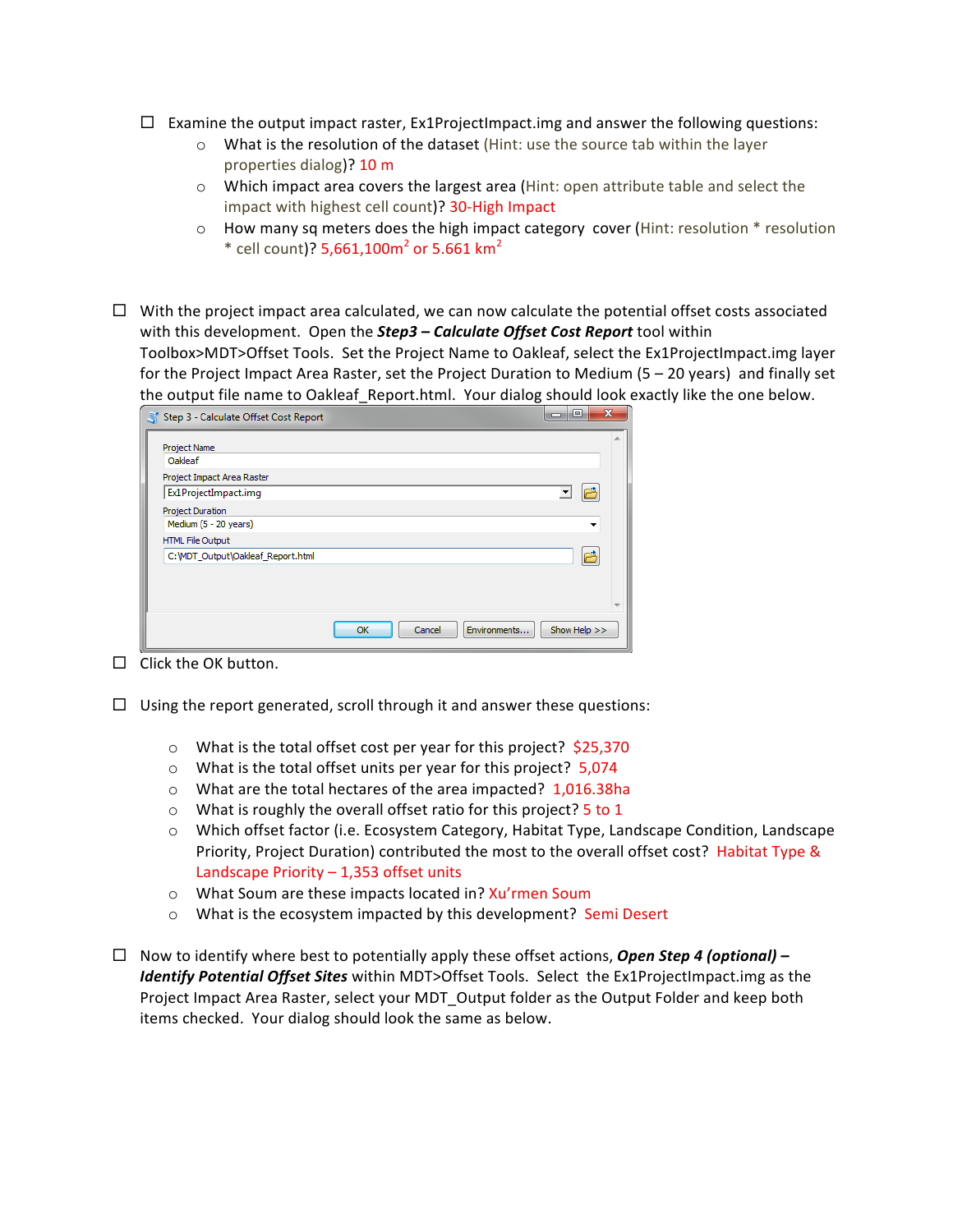| Step 4 (optional) - Identify Potential Offset Sites     | x<br>$\blacksquare$ |
|---------------------------------------------------------|---------------------|
| Project Impact Area Raster                              |                     |
| Ex1ProjectImpact.img                                    |                     |
| Output Folder                                           |                     |
| C: MDT_Output                                           | ع                   |
| V Identify Potential Offset Sites within Aimag Impacted |                     |
| V Identify Potential Offset Sites within Soum Impacted  |                     |
|                                                         |                     |
| Cancel<br>OK<br>Environments                            | Show Help >>        |

- $\Box$  Click on the Ok button.
- $\Box$  How many potential offset sites were selected within the Xu'rmen Soum ? 3
- $\Box$  Open the attribute table of the OffSites4\_Xu-rmen\_Soum\_inGobi layer, using the dist\_away field identify by the AREANAME field the closest potential offset site for the project impact area? Tavan suhain hundii
- $\Box$  How many potential offset sites can be found within O'mnogovi Aimag? 18
- $\Box$  Open the attribute table of the OffSites4 O mnogovi Aimag inGobi layer, using the dist away field identity the AREANAME of the closest potential offset site for the project impact area? Tavan suhain hundi
- $\Box$  How are these two potential closest offset sites different?

The Tavan suhain hundii site within the OffSites4\_O\_mnogovi\_Aimag\_inGobi includes the entire expert site while the other only includes those lands located within Xu-rmen Soum.

 $\Box$  Close ArcMAP without saving.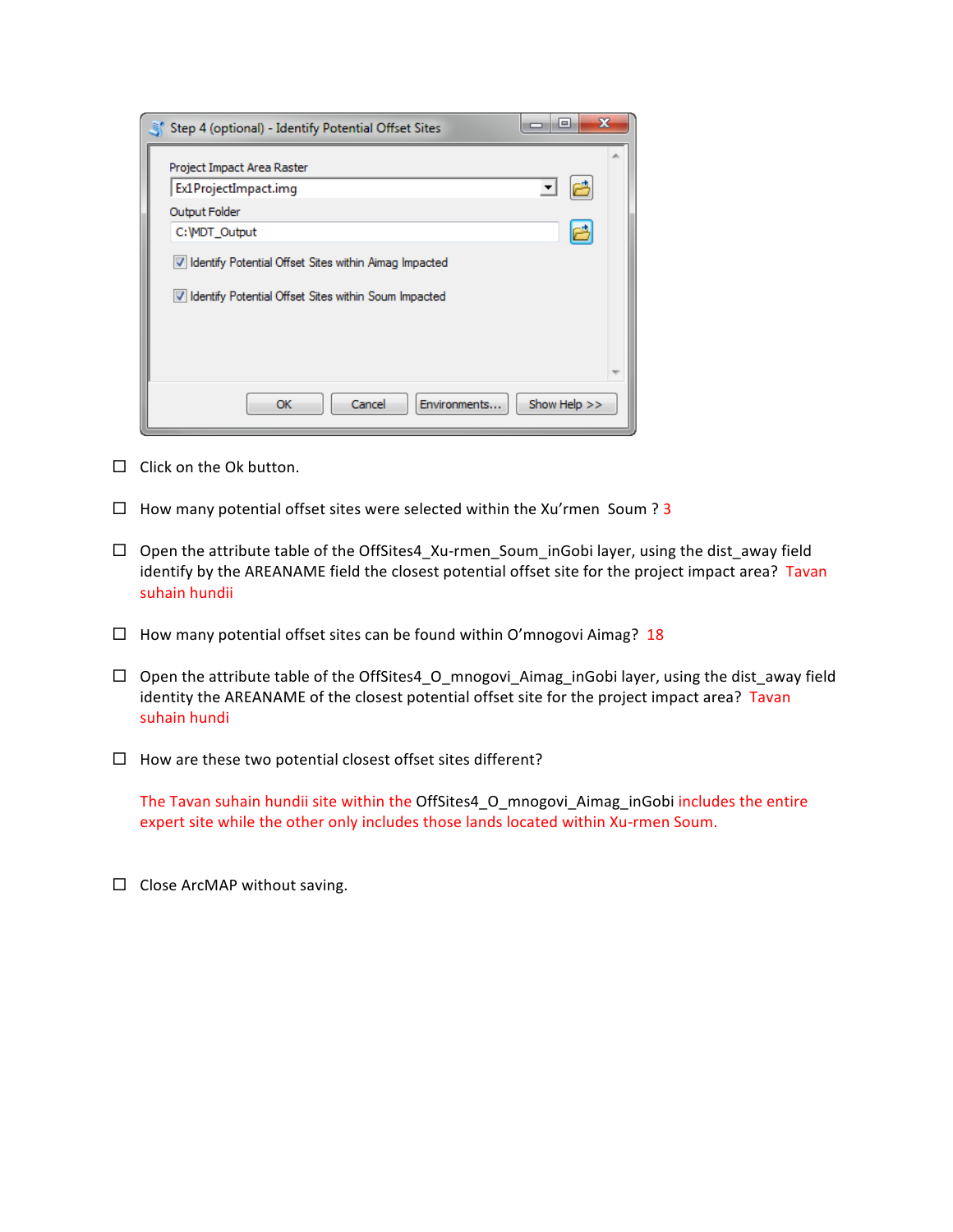#### **Exercise** #2

#### *Exercise 2– Avoidance*

- $\Box$  Open EX2.mxd within the MDT Training/Exercises folder
- $\Box$  Open the Oakleaf Fake Mine Linear Land Disturbance attribute table. Write down how many features are found in this layer. 4 (features don't always match the legend for example there are two different improved dirt roads within this layer)
- $\Box$  Open the Oakleaf Fake Mine Area Land Disturbance attribute table. Write down how many features are found in this layer.  $5$
- $\Box$  Open the ArcToolbox window and select the MDT toolbox. Under the Land Disturbances and Impact Tools, double-click on *Step 2 - Calculate Project Impact Area*.
- $\Box$  Select the Oakleaf Fake Mine -Linear Land Disturbances for the Linear Features and the LD Code field for the Field Name. Do the same for Area Features using the Oakleaf Fake Mine – Area Land Disturbances layer for the input. Finally set the Output to the name Oakleaf\_Project\_Impact.img and place it within the MDT\_Output folder. Your dialog should look similar to the one below.

| Step 2 - Calculate Project Impact Area                                                         | $=$          |  |
|------------------------------------------------------------------------------------------------|--------------|--|
| Land Disturbances - Linear Features (optional)<br>Oakleaf Fake Mine - Linear Land Disturbances | ▼            |  |
| Field Name for Land Disturbance Type - Linear Features (optional)<br>LD Code                   |              |  |
| Land Disturbances - Area Features (optional)<br>Oakleaf Fake Mine - Area Land Disturbances     |              |  |
| Field Name for Land Disturbance Type - Area Features (optional)<br>LD Code                     |              |  |
| Ouptut - Project Impact Raster Dataset<br>C: MDT Output \Oakleaf Project Impact.img            |              |  |
|                                                                                                |              |  |
| Cancel<br>Environments<br>OK                                                                   | Show Help >> |  |

- $\Box$  Click the Ok button to run
- $\Box$  Examine the output dialog as this tool runs. It will inform you as each LD feature is used in creating a Project Impact Area
- $\Box$  If you drink coffee or tea, this would be a good time to go and get it  $\odot$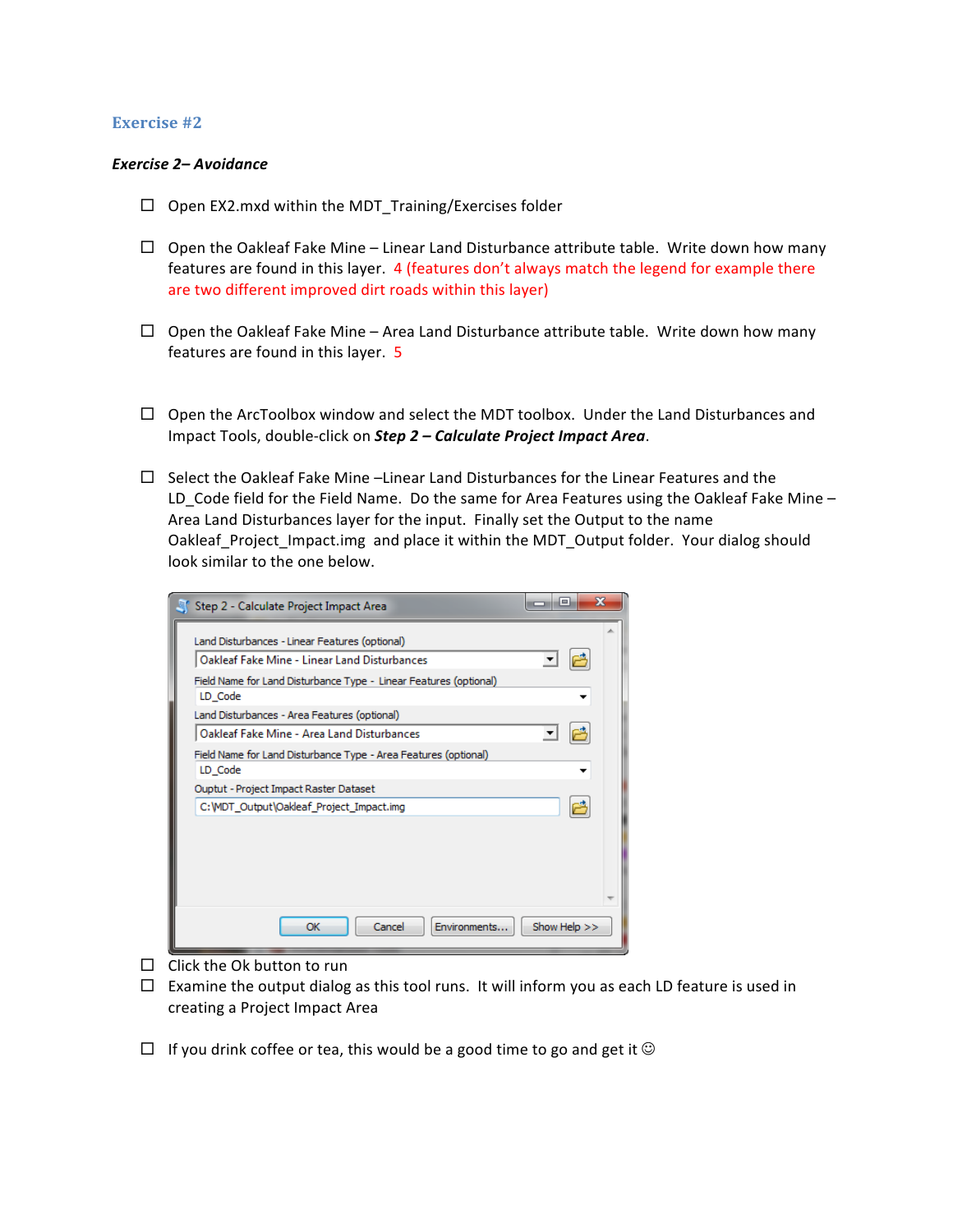- $\Box$  Once the application is finished write down how long it took to calculate the project impact area for these disturbances. Will vary but ran for 10 minutes on my computer.
- $\Box$  Make the Oakleaf Project Impact.img the only visible layer and open its attribute table. Which impact category has the most area associated with it?  $10$ -Low
- $\Box$  Within the MDT Toolbox under the Offset Tools select the **Step 3 Calculate Offset Cost Report** tool and set Project Name to Oakleaf Fake Mine, select the Oakleaf Project Impact.img layer for the Project Impact Area Raster, select Medium (5-20 years) for Project Duration, and output the HTML File to your MDT Output folder naming it Oakleaf.html. It should match the dialog below.

| Step 3 - Calculate Offset Cost Report                           | х<br>$\qquad \qquad \blacksquare$ |
|-----------------------------------------------------------------|-----------------------------------|
| Project Name<br>Oakleaf Fake Mine<br>Project Impact Area Raster | ∸                                 |
| Oakleaf_Project_Impact.img                                      |                                   |
| Project Duration<br>Medium (5 - 20 years)                       |                                   |
| <b>HTML File Output</b>                                         |                                   |
| C: WDT_Output \Oakleaf.html                                     |                                   |
| Cancel<br>Environments<br>ОК                                    | Show Help >>                      |

- $\Box$  Click the OK button
- $\Box$  Examine the output dialog as the tool runs
- $\Box$  When the report opens, scroll through it and answer these questions:
	- $\circ$  What is the total offset cost per year for this project? \$212,490
	- $\circ$  What are the total hectares of the area impacted? 9,477.48 ha
	- $\circ$  What is the percent of impacts found within Xovsgol Soum? 0.31%
	- $\circ$  What is the ecosystem which is most impacted within Ulaanbadrax Soum? Desert steppe
- $\Box$  We are now going to look at ways to lower the costs associated with this project. Open the **Land** Disturbances - Locational Offset Cost and Restrictions Assessment Tool found within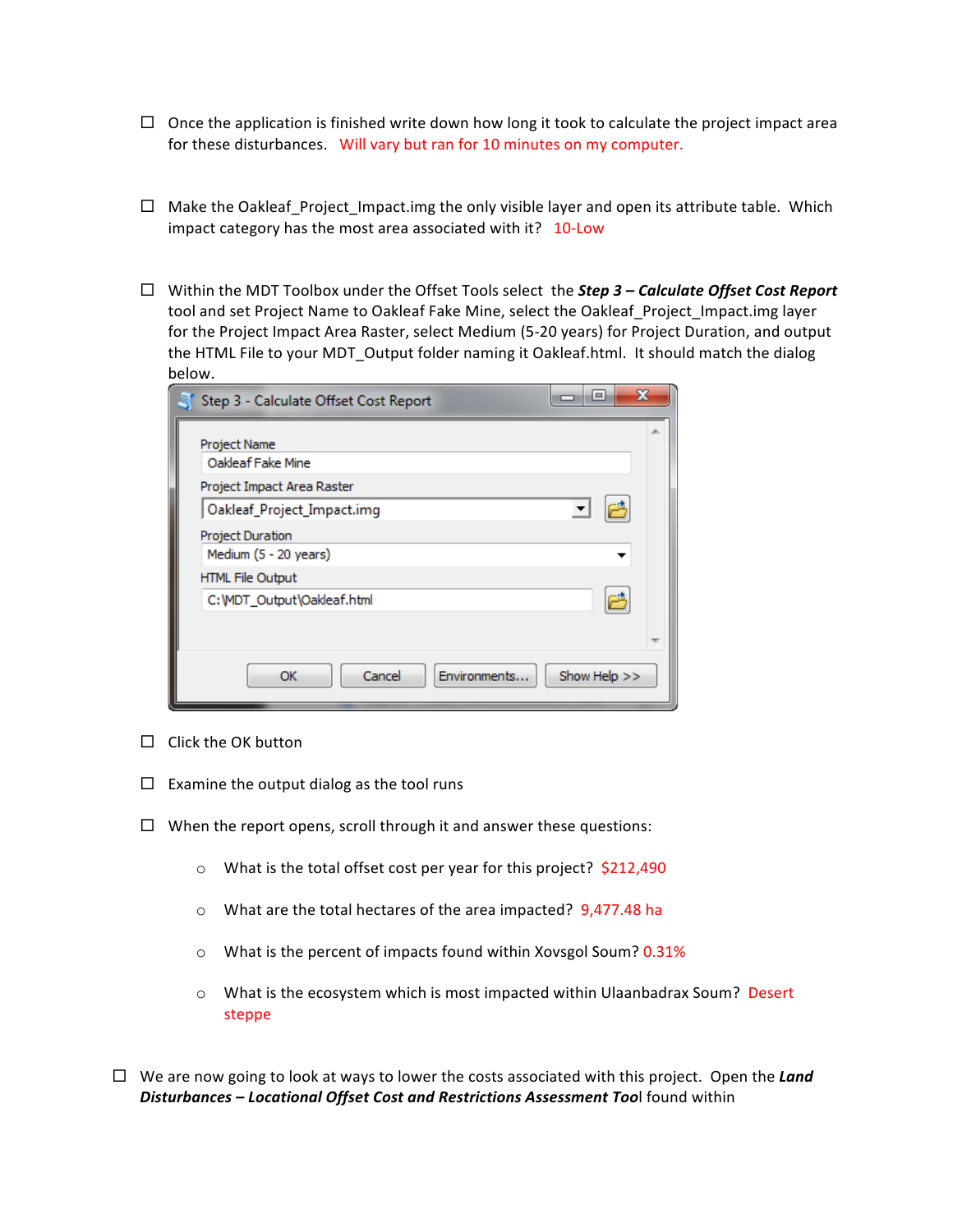ArcToolbox>MDT>Supplementary Avoidance Tools. Input the appropriate values and output your Assessment to the name LC CostAssessment.shp. Keep default items checked. Your dialog should look like the one below.

| х<br>回<br>े Land Disturbances - Locational Offset Cost and Restrictions Ass । |  |
|-------------------------------------------------------------------------------|--|
| Land Disturbances - Linear Features (optional)                                |  |
| Oakleaf Fake Mine - Linear Land Disturbances                                  |  |
| Field Name for Land Disturbance Type - Linear Features (optional)<br>LD Code  |  |
| Land Disturbances - Area Features (optional)                                  |  |
| Oakleaf Fake Mine - Area Land Disturbances                                    |  |
| Field Name for Land Disturbance Type - Area Features (optional)<br>LD Code    |  |
| Assessment Output                                                             |  |
| 户<br>C:\MDT_Output\LD_CostAssessment.shp                                      |  |
| V Show total project summary                                                  |  |
| 7 Add Cumulative Offset Factors and Development Restrictions Layers           |  |
| Show Help >><br>Environments<br>Cancel<br>OK                                  |  |

- $\Box$  Click on the OK button.
- $\Box$  How long did this tool take to complete? Answers will vary but it was only 40 secs for me
- $\Box$  What was the total summary COF value for all land disturbances (Hint: This is displayed in the geoprocessing results dialog)? 83,102
- $\Box$  Which two disturbances result in the highest offset costs? 1) Road Dirt multi-track and 2)Temporary Camp
- $\Box$  Comparing the Temporary Camp with the Cumulative Offset Factors, what could you do to lower your offset costs with this land disturbance given it must stay connected to the same road?

Move it to the west to place the entire feature and 1000 meter buffer completely within the green area.

- $\Box$  List any other potential spatial modification which could lessen offset costs?
	- 1. Design multi-track road go straight east to main road
	- 2. Create only one road
	- 3. Move the temporary camp to the east side of the project area.

etc

 $\Box$  Are there any land disturbances crossing development restriction areas? Yes, the transmission line, temporary camp, all roads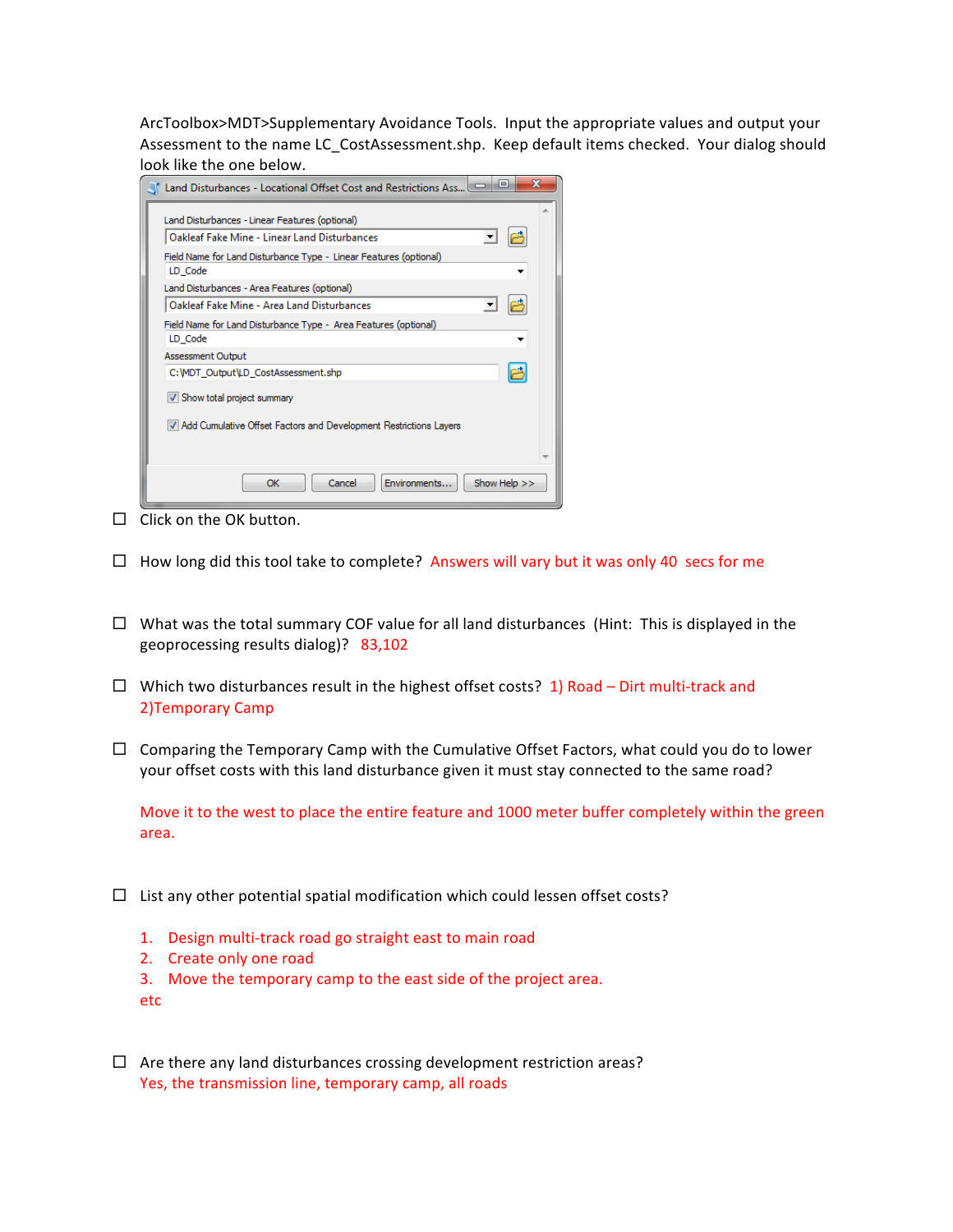- $\Box$  Close ArcMap without saving.
- $\square$  Now open EX2\_modified.mxd.
- $\Box$  The land disturbance features were modified, list the changes you see:
	- $\circ$  Moved the Temporary Camp to the west making sure the camp is to the west enough to completely have its impact area within the green area (i.e. COF value of 6.2) of the Cumulative Offset Factors.
	- o Now only one road.
	- $\circ$  Transmission line runs next to the single road.
- □ Now rerun the *Land Disturbances Locational Offset Cost and Restrictions Assessment* using the modified land disturbances and assign the name of your assessment output to Modified.shp. This time uncheck the Add Cumulative Offset Factors and Development Restrictions Layers. Your dialog should look similar to the one below.

| х<br>回<br>Land Disturbances - Locational Offset Cost and Restrictions      |
|----------------------------------------------------------------------------|
| Land Disturbances - Linear Features (optional)                             |
| LD Linear Modified                                                         |
| Field Name for Land Disturbance Type - Linear Features (optional)          |
| LD Code                                                                    |
| Land Disturbances - Area Features (optional)                               |
| LD Area Modified                                                           |
| Field Name for Land Disturbance Type - Area Features (optional)<br>LD Code |
| <b>Assessment Output</b>                                                   |
| C: WDT_Output Modified.shp<br>۴                                            |
| V Show total project summary                                               |
| Add Cumulative Offset Factors and Development Restrictions Layers          |
| Show Help >><br>Cancel<br>Environments<br>OK                               |

- $\Box$  Click the OK button.
- $\Box$  What is the new overall COF value? 46,042
- $\Box$  Which land disturbance feature now has the highest potential cost value? Mine pit
- $\Box$  Now go through the steps and use the appropriate tools to create an offset cost report for these modified land disturbances.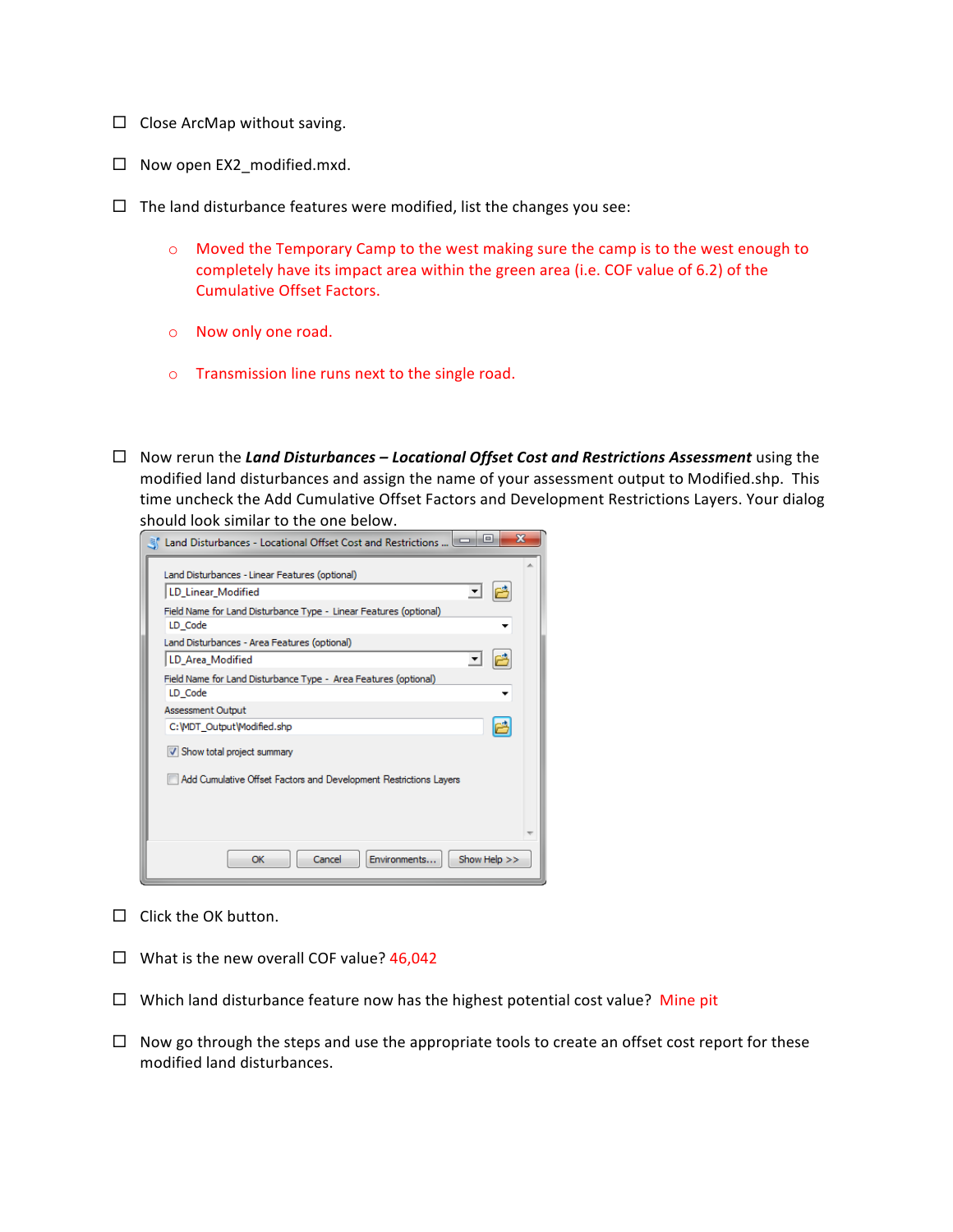- $\Box$  What is the new total offset cost per year with the modified land disturbances using the same duration values as before (i.e. Medium)? \$ 147,320
- $\Box$  How much did that save in offset costs? Roughly \$65,170 /year
- $\Box$  Would there still be other ways to possibly save additional offset cots? Possible Answers:
	- $\circ$  Make the parking lot smaller and within some of the buffered mine pit impacts
	- $\circ$  Have parking lots adjacent to the temporary camp.
- $\square$  Close ArcMap without saving.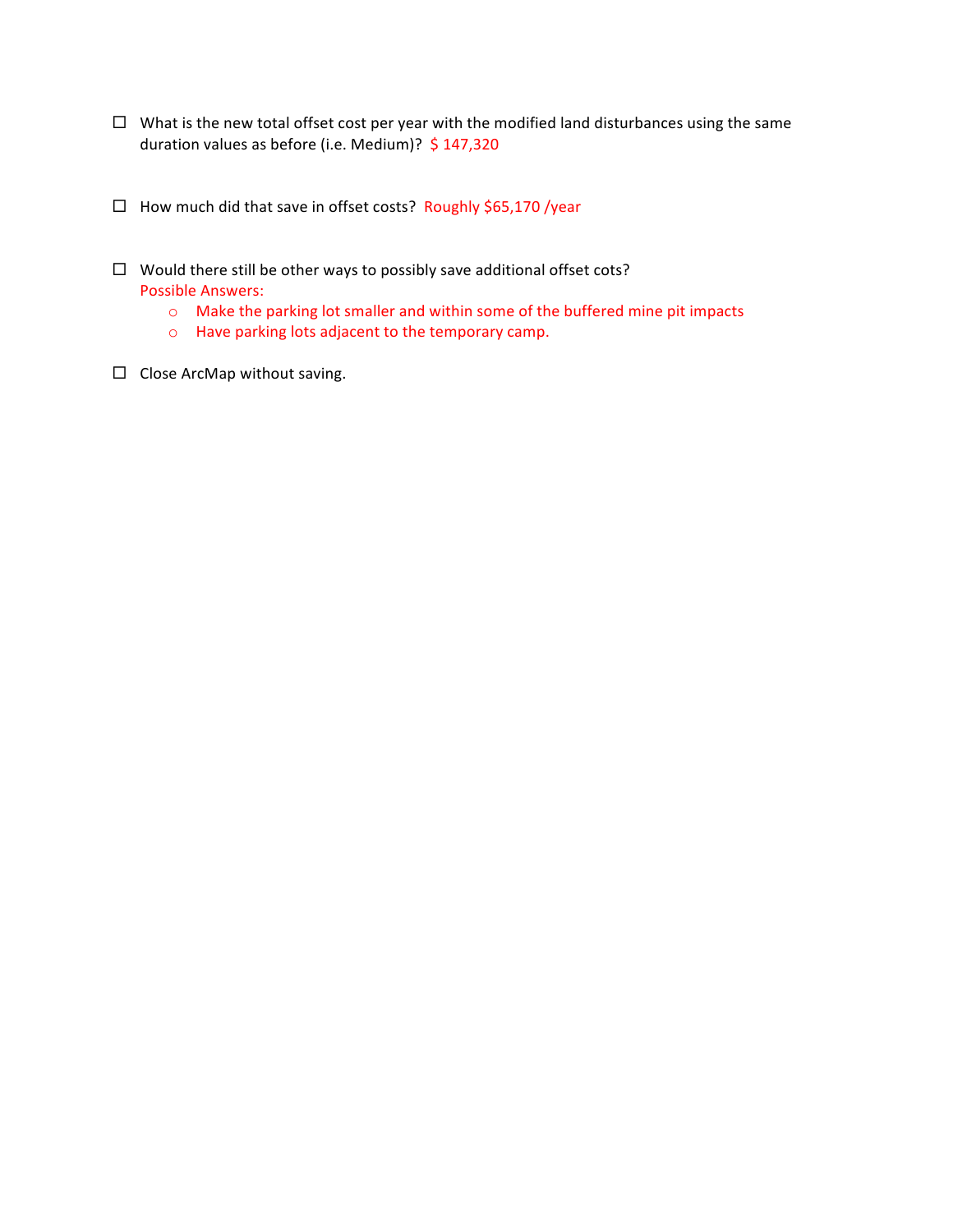#### Exercise #3

#### **Exercise 3– QGIS and MDT Web**

- $\Box$  Open Ex3.qgs within the MDT Training/Exercises folder
- $\Box$  Use QGIS to answer the following questions.
	- $\circ$  How many area land disturbances are there? 25
	- $\circ$  Which land disturbance is most present in this table? Office Facilities
	- $\circ$  Just by looking, what type of area disturbance will modify the land the most? Piles
	- $\circ$  Roughly what is the total size of the area disturbed? Answers will vary between 13 16 km2
	- $\circ$  What is the size of the mining pit? 1.342 km2
	- $\circ$  How many linear land disturbances are found at this site? 8
- $\Box$  Close Ex3.qgs without saving
- $\Box$  We are now going to use the MDT Web to examine avoidance needs and lower overall offset costs required for this site.
- $\Box$  Using your favorite browser window open the following url: http://s3.amazonaws.com/DevByDesign-Web/MappingAppsVer2/MDT\_Mongolia/index.html
- $\Box$  Before running any MDT Analysis, use the web site to answer the following questions:
	- $\circ$  How many map tools are available? 10
	- $\circ$  How many input data maps are included? 7
	- $\circ$  Turn on the Local Protected Areas layer and the Aimag Boundaries layer. Just by looking which two Aimags have the highest percent of their land designated as locally protected? Bayanxongor and O'vorxangai
	- $\circ$  What year was the Local Protected Areas layer created (Hint: Click on info button to the right of the layer name)?  $2015$
	- $\circ$  Zoom to a Latitude of 47 and Longitude of 93, answer these questions:
		- Which ecoregional assessment boundary is this location in? West-Central
		- What ecosystem type is found at this point? desert steppe
- $\Box$  We will now use the MDT Analysis tools, how many tools are available? 3
- $\Box$  Click on the Upload Land Disturbances Data tool. Click on the Browse button and select the zipfile FakeGoldMineEx3.zip located in your Exercises folder. Before running the tool, identify the Aimag this fake development scenario is located in. **Xovd**
- $\Box$  Now make sure the LD Code Field names are set to the field name DCode for both Area LDs and Linear LDs and then click on the Run LD Check button. How many errors are identified by the tool?  $2$
- $\Box$  Close the Upload and Check Land Disturbance Data dialog. What color are the error features? Red
- $\Box$  Examine the legend to the left, are there some features which seem misidentified, if so identify which ones?

Pipeline is actually a paved road. The mining pit is identified as an Airport feature. An additional airport feature is identified in the large polygon on the western part of the development.

- $\Box$  We will now fix all the attribute errors with these data:
	- $\circ$  Click on the linear error feature, what is the current LD Code for this feature? 0
	- $\circ$  Click on the Edit LD Code button, select from the drop-down menu Roads-Improved Dirt and then click on the update button.
	- $\circ$  Close this dialog. What color is this feature now? Black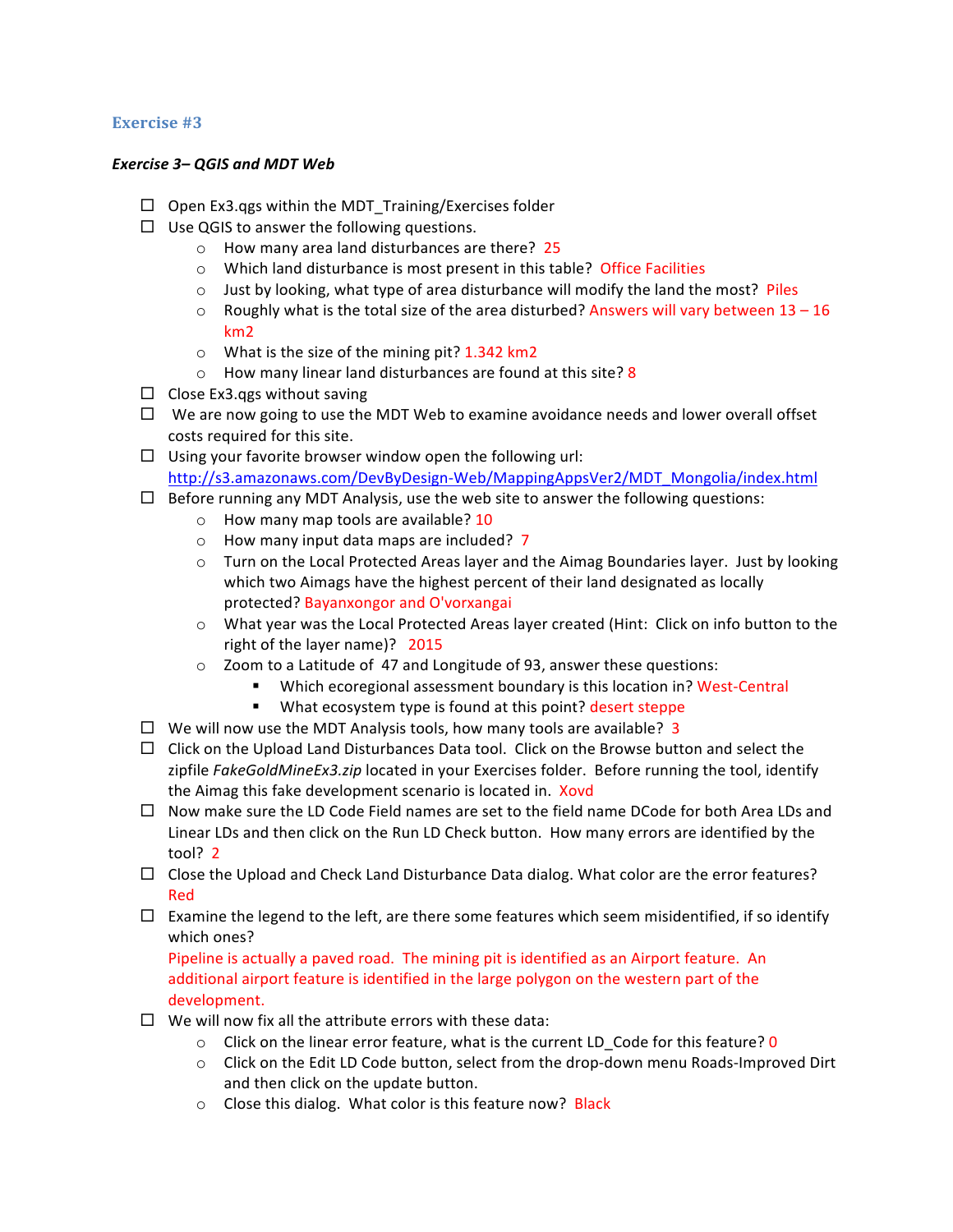- $\circ$  Click on the polygon error feature and set this feature to a Pile.
- $\circ$  Change the Pipeline linear land disturbance to a Roads Paved.
- $\circ$  Click on the Airport area feature in the south-eastern quadrant of the planned development and change this feature to a Mining Pit
- $\circ$  Click on the Airport area feature in the western portion of the planned development and change this feature to a Pile.
- $\circ$  Your web map should look similar to the one below:



- $\Box$  Click on the Avoidance Analysis menu. Identify the color of the icon following step one. Red
- $\Box$  Now to check your attribute edits, re-open the Upload Land Disturbances Data dialog.
- $\Box$  Click on Run LD Check and make sure the output does not identify any errors. If it does go back and make sure that you followed the attribute edits necessary to match the map above and then Run LD Check again.
- $\Box$  With these land disturbances displayed, now turn on the Cumulative Offset Factors layer. Identify which features look to be the most costly to offset? Those in the orange on the western portion of the planned development.
- $\Box$  Turn on the Landscape Priority factor map, what category does this planned development fall into? High
- $\Box$  Using either the layer information or other input data maps, identify why this planned development falls into this category? It is within a proposed National Protected Area.
- $\Box$  We will now check our assumptions by running the MDT Avoidance Analysis. Click on the Avoidance Analysis menu. Now what icon is found to the right of step one? Green check mark.
- $\Box$  Input an email account you can access via the computer you are currently assigned to. (Note: If you can't access your email on your assigned computer just type in your own email account and check files later when you return to work, you can access a replica of the output zip file (i.e. *mdt avoid data originalEx3.zip*) under the Data>Ex3>output folder ).
- $\Box$  Depending on the current web traffic and processing que of the application server this process could require some wait time.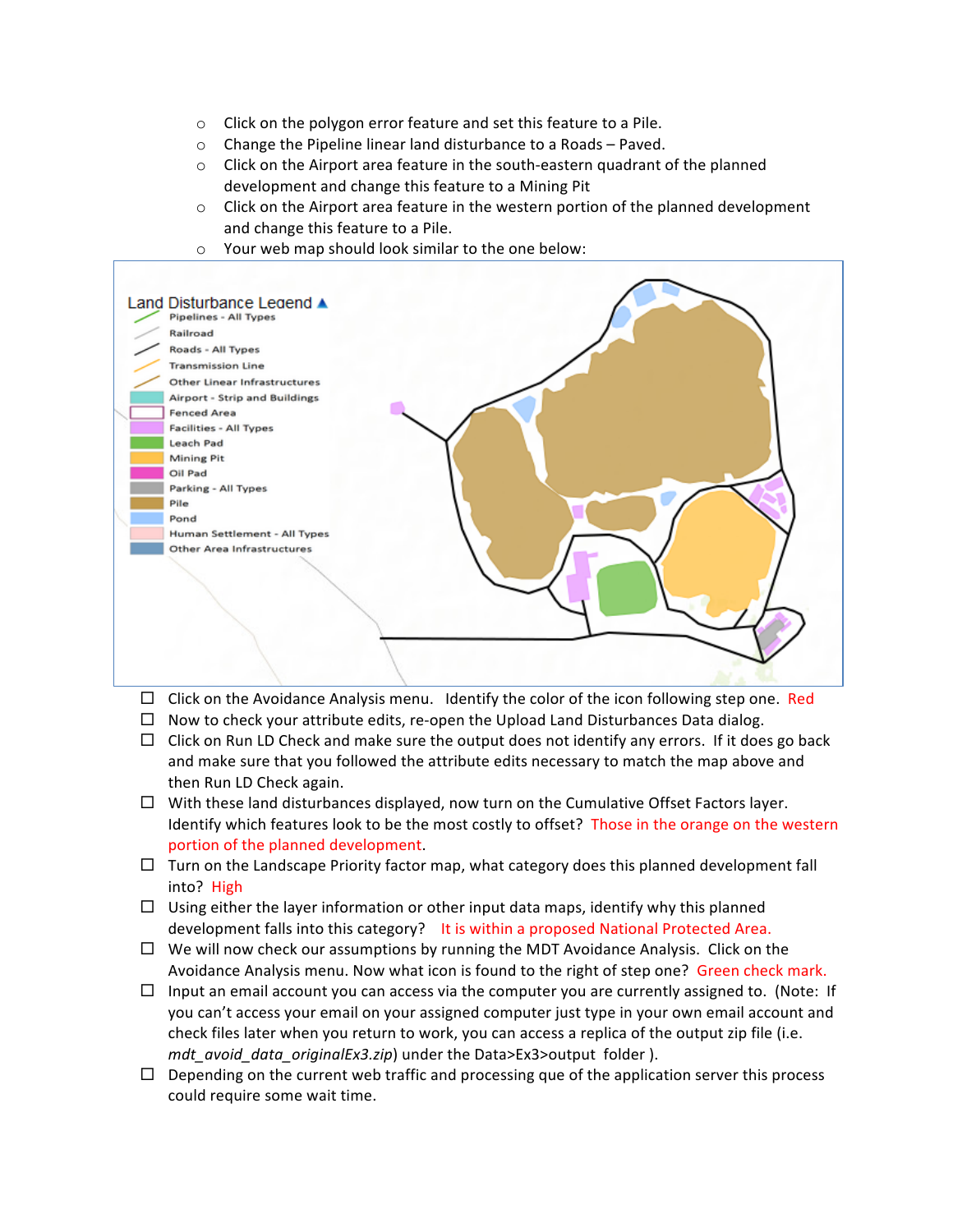- $\Box$  When you received the email, who was the sender of the email containing the avoidance data? dybd.tnc.apps@gmail.com
- $\Box$  What is the name of the attached file? mdt avoid.data.zip
- $\Box$  Open the attached file and identify how many files are withinin this zip file? 8
- $\Box$  Click on the total summary.txt to open. What is the cumulative offset factor value of this development? 20,457
- $\Box$  Minimize your web browser window and now open Ex3b.qgs.
- $\Box$  Using the Id avoid layer and its attribute table answer the following questions:
	- $\circ$  How many impact areas from the disturbances (i.e. Id\_avoid) are placed in the high category for the average costs? 5
	- $\circ$  Where are these high category impacts located within the planned development? Western portion.
	- $\circ$  Of these high categories how many of them derive from area disturbances (Hint: LinkID relates to the type of disturbances and the original disturbance feature  $id$ ? 3
	- $\circ$  Which land disturbance feature ranks the highest for its offset costs? Mining Pit
	- $\circ$  Do any of the impacts overlap a protected area? No
	- $\circ$  What restricted areas do the impacts overlap? Riparian areas
- $\Box$  Close Ex3b.qgs without saving.
- $\Box$  Maximize your web browser with MDT Web open. We will now load a different mine plan which avoids some of the higher cost areas. Click on the Upload Land Disturbances Data menu. Which zip file is it currently using? FakeGoldMineEx3.zip which has modified attributes
- $\square$  Click on the Browse button and select the zip file *FakeGoldMineEx3Avoid.zip* located in your Exercises folder.
- $\Box$  Set the LD Code Fields to Ld Code and click on the Run LD Check button. Where there any errors? No
- $\Box$  Identify some of the changes you see with this new impact design?
- $\square$  Since we now have a final design for our planned development, we will now run the Offset Analysis. Click on the Offset Analysis menu.
- $\Box$  Set the project life to Medium (5-20 years), input any project name you want, and again input an email account you can access from your current computer. Click on the Run Offset Analysis button. Note: If you can't access your email on your assigned computer just type in your own email account and check files later when you return to work, you can access a replica of the output zip file (i.e. *mdt\_offset\_data.zip*) under the Data>Ex3>output folder.
- $\Box$  While the application is running, open the replica zip file(i.e. *mdt offset data.zip*, under the Data>Ex3>output folder) and answer these questions:
	- $\circ$  How many files are within this zip file? 35
	- $\circ$  Open the mdt offset cost.html file and answer these questions:
		- What is the total offset costs per year for this development?  $$70,620$
		- **E** Which offset category had the highest number of offset units required? Either Habitat Type or Landscape Priority
		- Within which Soum do all the impacts occur? Mo'st
		- **What are the total hectares impacted by this planned development?**  $1,862$